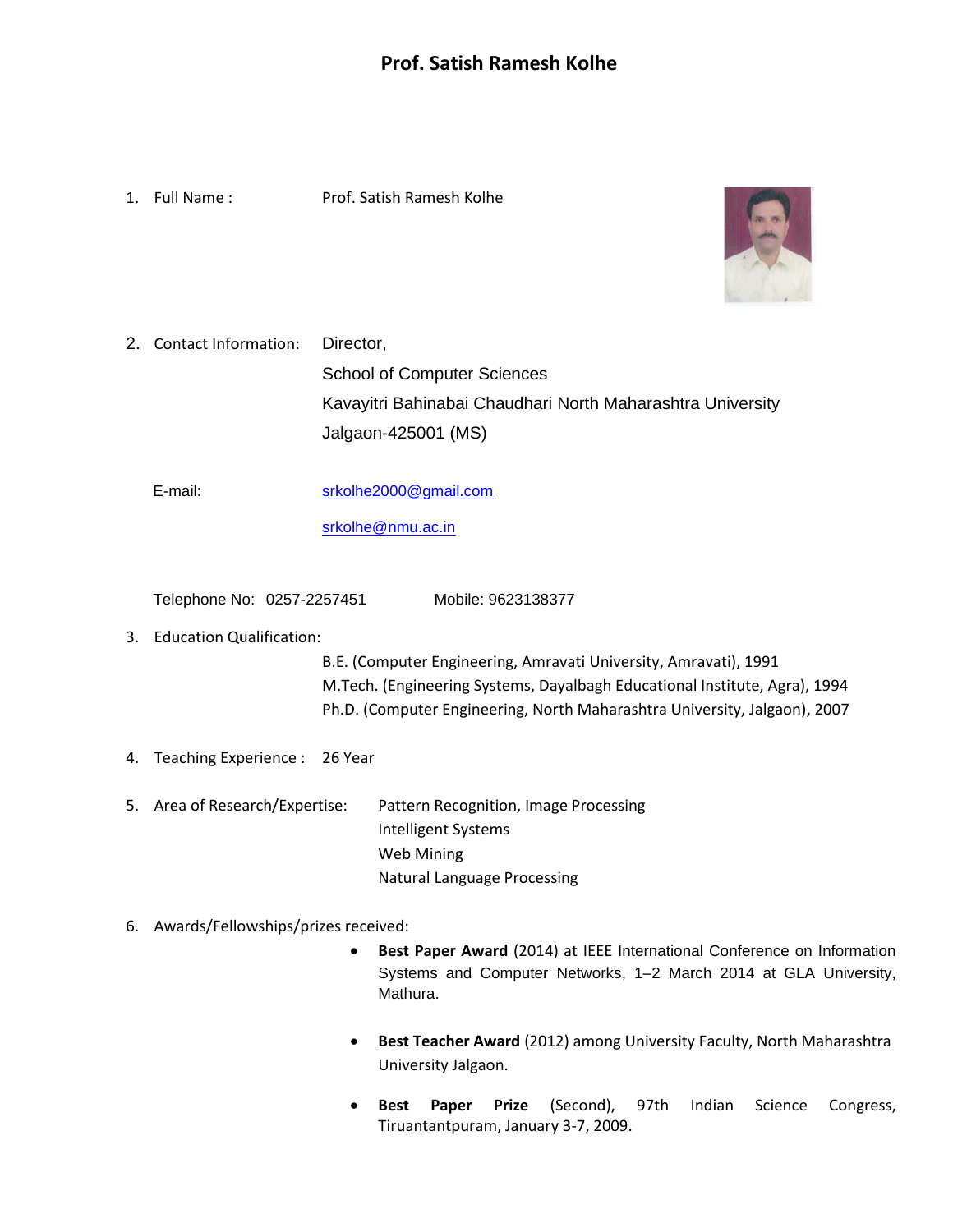- **Best Paper Presentation Award,** CVR Memorial Seminar-2007 conducted at North Maharashtra University, Jalgaon, Feb. 28, 2007.
- **Best Paper Presentation Award,** CVR Memorial Seminar-2006 conducted at North Maharashtra University, Jalgaon, Feb. 28, 2006.
- **Best Paper Presentation Award,** CVR Memorial Seminar-2005 conducted at North Maharashtra University, Jalgaon, Feb. 28, 2005.
- 7. Number of Post Doc Students (with name): Nil.
- 8. Number of Ph.D. Students Completed (with name): 12 (Completed) + 01 (Submitted)

| Sr.<br>No.     | <b>Name of Student</b>                     | <b>Topic of Research</b>                                                                                                                                                                                  | <b>Status</b> |
|----------------|--------------------------------------------|-----------------------------------------------------------------------------------------------------------------------------------------------------------------------------------------------------------|---------------|
| 1              | Aba M. Patil<br>(Electronics Engineering)  | Studies on Algorithms for Face<br>Recognition                                                                                                                                                             | Completed     |
| $\overline{2}$ | Jaydevan R.<br>(Computer Engineering)      | Development of an Image Processing<br>System for Verification of Hand Printed<br>Signatures and Recognition of<br>Handprinted Information (English, Hindi,<br>Marathi) Present on Indian Bank<br>Cheques. | Completed     |
| 3              | P. S. Patil<br>(Electronics Engineering)   | <b>Iris Recognition System</b>                                                                                                                                                                            | Completed     |
| $\overline{4}$ | P. M. Mahajan<br>(Electronics Engineering) | Analysis of Natural and Synthesis<br>Texture Images Using Multichannel and<br>Multi-resolution Approach                                                                                                   | Completed     |
| 5              | Manoj P. Patil<br>(Computer Science)       | Using Machine Learning in<br>Automatic Image Annotation for<br><b>Content Management</b>                                                                                                                  | Completed     |
| 6              | Wagh Sharmila K.<br>(Computer Engineering) | <b>Effective Intrusion Detection System</b><br>Using Machine Learning Technique(s)                                                                                                                        | Completed     |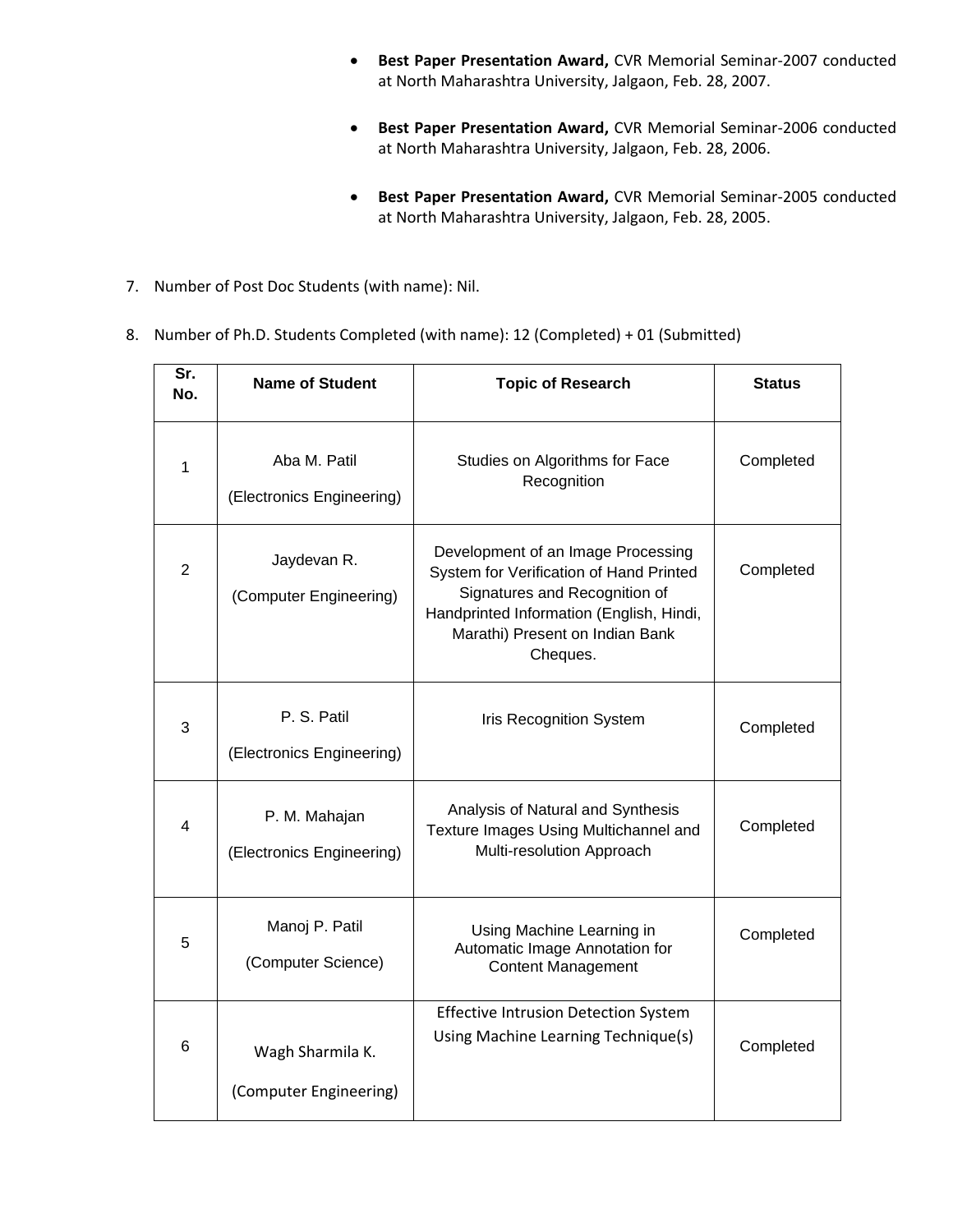| $\overline{7}$ | Ajay U. Surwade<br>(Computer Science)      | Development of Framework for Effective<br>Spam Management System                                                                                              | Completed |
|----------------|--------------------------------------------|---------------------------------------------------------------------------------------------------------------------------------------------------------------|-----------|
| 8              | Kishor P. Wagh<br>(Computer Engineering)   | On Use of Semantic and Ontological<br>Information to<br>Improve Link Mining                                                                                   | Completed |
| 9              | K. P. Adhiya<br>(Computer Engineering)     | Automatic Learning of User's Interest in<br>Personalizing Web Search Without<br>User's Explicit Feedback.                                                     | Completed |
| 10             | Snehalata B. Shirude<br>(Computer Science) | Development of Recommender System<br>Using Intelligent Agents for Efficient Use<br>of Libraries                                                               | Completed |
| 11             | Manisha S. Deshmukh<br>(Computer Science)  | Offline Handwritten British Age<br>Document Recognition System                                                                                                | Completed |
| 12             | Parag A. Tamhankar<br>(Computer Science)   | Creation of a Framework for Recognition<br>and Transliteration of Offline<br>Handwritten Marathi Documents<br>Written in Modi Script into Devnagari<br>Script | Completed |
| 13             | Umesh B. Pawar<br>(Computer Engineering)   | Controller Area Network (Can) For Wire<br>Harness Automotive Application                                                                                      | Submitted |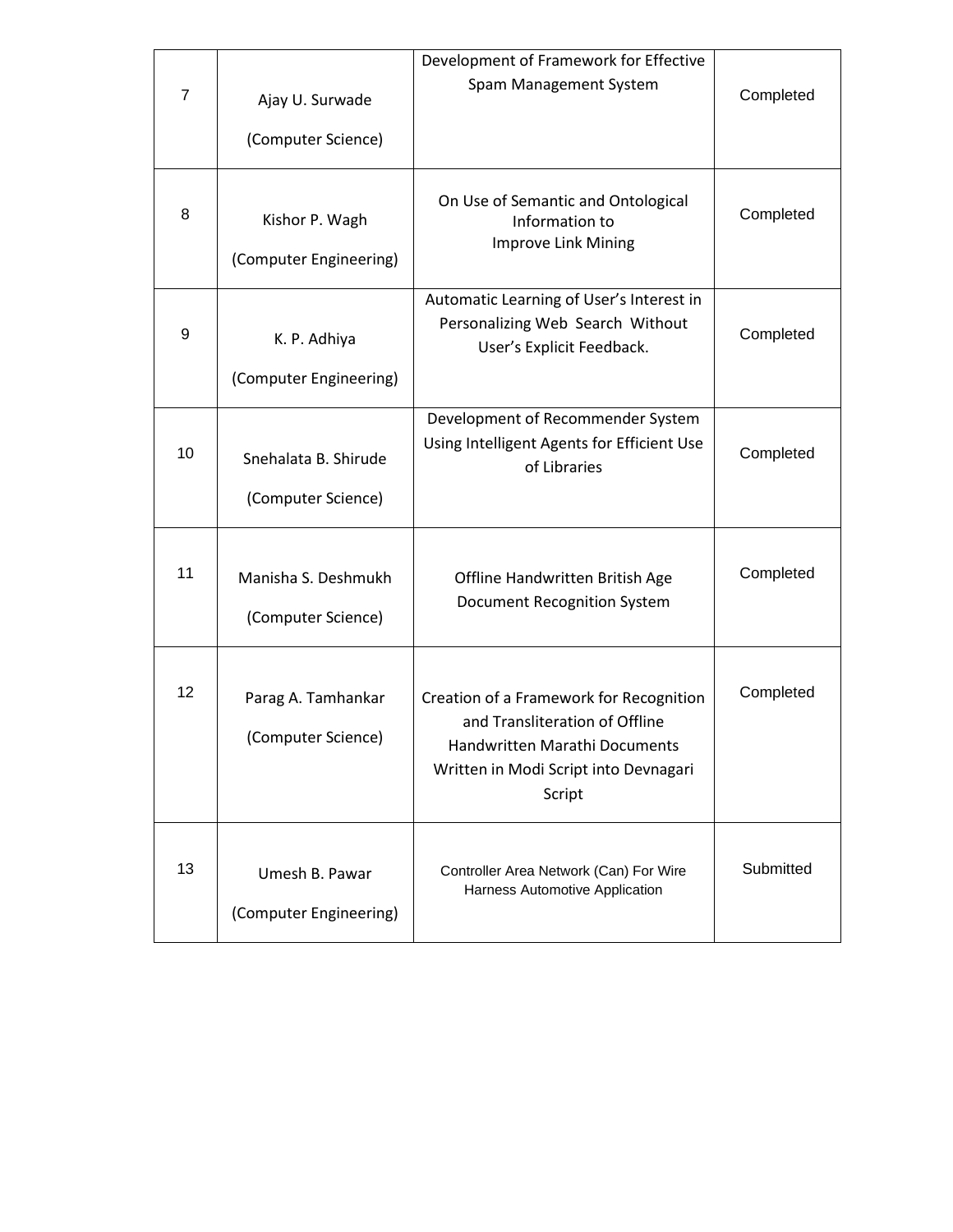## 9. Number of Ph.D. students ongoing (with name).

| Sr. No.        | <b>Name of Student</b>                                       | <b>Topic of Research</b>                                                                       | <b>Date of Registration</b> |
|----------------|--------------------------------------------------------------|------------------------------------------------------------------------------------------------|-----------------------------|
| $\mathbf{1}$   | Rupali Sahebrao Patil<br>(Computer Science)                  | Sentiment Analysis of Political Tweets<br>in Marathi Language.                                 | 09-02-2015                  |
| $\overline{2}$ | Megha Borole<br>(Computer Engineering)                       | Image Forensics: Image<br>Recapture Detection with Source<br>Camera Identification             | 31-08-2015                  |
| 3              | Sudarshan Subhashrao<br>Sonawane<br>(Computer Engineering)   | <b>Explorative Sentiment Analysis to</b><br>understand the opinion of Twitter<br><b>Trends</b> | 21-05-2018                  |
| 4              | Bhagyashri Pramod<br>Bhangale<br>(Computer Science)          | Automatic Text Summarization of<br>Marathi e-Newspaper Articles"                               | 21-05-2018                  |
| 5              | Pravin Keshav Patil<br>(Computer Engineering)                | Automatic Sarcasm Detection for<br><b>Marathi Tweets</b>                                       | 21-05-2018                  |
| 6              | Priyanshi Jagdeep<br><b>Borase</b><br>(Computer Engineering) | Rumor Detection in Big Data<br>generated by Social Media                                       | 21-05-2018                  |

10. Number of M. Phil. Students completed (with name): 02

- Ms. Ranjana S. Zinjore
- Ms. Manisha S. Deshmukh

11. Number of M. Phil. Students on going (with name): Nil.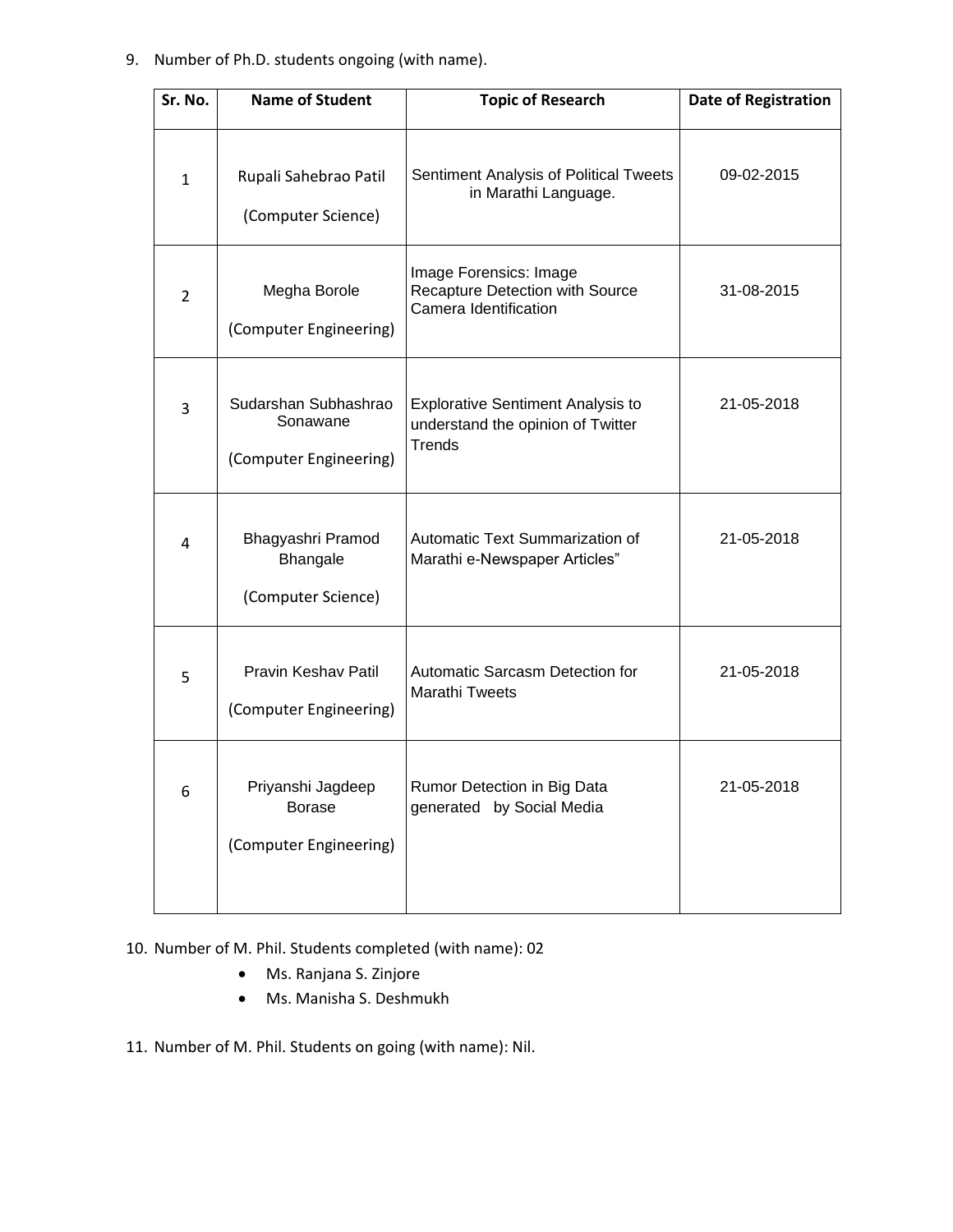### **Book Chapters (International): 09**

1) Tamhankar P. A., Masalkar K.D., **Kolhe S.R**. (2021) "Character Recognition of Offline Handwritten Marathi Documents written in MODI Script using Deep Learning Convolutional Neural Network Model", Communications in Computer and Information Science (CCIS), RTIP2R 2020, CCIS 1380, pp. 478-487, 2021. **Springer**, Singapore, (Scopus, SCImago, DBLP, EI-Compendex, H Index-40), DOI https://doi.org/10.1007/978-981-16-0507-9\_40

2) Sonawane S.S., **Kolhe S.R. (2021**) A New Method for Defining Scale to Estimate the Aspects Oriented Sentiment Polarity of the Tweets. In: Santosh K.C., Gawali B. (eds) Recent Trends in Image Processing and Pattern Recognition. RTIP2R 2020. Communications in Computer and Information Science, vol 1380. pp 318-333, Print ISBN 978-981-16-0506-2, **Springer**, Singapore. (Scopus, SCImago, DBLP, EI-Compendex, H Index-40) , Online ISBN978-981-16-0507-9, DOI: [https://doi.org/10.1007/978-981-16-0507-9\\_28.](https://doi.org/10.1007/978-981-16-0507-9_28)

3) Manisha S. Deshmukh, **Satish R. Kolhe**" (2021), A Modified Approach for the Segmentation of Unconstrained Cursive Modi Touching Characters Cluster", International Conference on Recent Trends in Image Processing and Pattern Recognition, RTIP2R 2020. Communications in Computer and Information Science (CICS), vol 1380. pp 431-444, Print ISBN 978-981-16-0506-2, **Springer**, Singapore. Springer, (Scopus, SCImago, DBLP, EI-Compendex, H Index-40) , Online ISBN 978-981-16-0507-9 (CCIS, Springer) January 03-04, 2020 (Scopus), DOI https://doi.org/10.1007/978-981-16-0507-9\_36

4) Rupali S. Patil, **Satish R. Kolhe**, [Resource Creation for Sentiment Analysis of Under-Resourced](https://link.springer.com/chapter/10.1007/978-981-16-0507-9_37)  [Language: Marathi,](https://link.springer.com/chapter/10.1007/978-981-16-0507-9_37) International Conference on Recent Trends in Image Processing and Pattern Recognition, RTIP2R 2020. Communications in Computer and Information Science (CICS), vol 1380. pp 445- 457, Print ISBN 978-981-16-0506-2, **Springer**, Singapore (Scopus, SCImago, DBLP, EI-Compendex, H Index-40), Online ISBN 978-981-16-0507-9, DOI https://doi.org/10.1007/978-981-16-0507-9\_38

5) Shirude Snehalata B., and **Satish R. Kolhe**, "Improved Hybrid Approach of Filtering Using Classified Library Resources in Recommender System." Intelligent Computing Paradigm: Recent Trends. **Springer**, Singapore, 2020. 1-10, Print ISBN978-981-13-7333-6, Online ISBN978-981-13-7334-3, DOI <https://doi.org/10.1007/978-981-13-7334-3>

6) Shirude S. B., **Kolhe S. R.** (2018), "Classification of Library Resources in Recommender System Using Machine Learning Techniques", Published in Communications in Computer and Information Science, CCIS Series Editors: Barbosa, S.D.J., Filipe, J., Kotenko, I., Sivalingam, K.M., Washio, T., Yuan, J., Zhou, L. ISSN: 1865-0929 Volume 836 added in the title Social Transformation – Digital Way, **Springer**, Page Nos. 661- 673, Available online at<https://www.springer.com/series/7899>

7) Shirude Snehalata B., **Kolhe Satish R** (2018)., Agent Based Architecture for Developing Recommender System in Libraries, Book Chapter Volume-II of "Knowledge Computing and its Applications", published by **SPRINGER NATURE**, Singapore (Scopus) (Book Chapter).

8) Sonawane S.S., **Kolhe S.R.** (2018) Term Co-occurrence Based Feature Selection for Sentiment Classification. In: Bhattacharyya P., Sastry H., Marriboyina V., Sharma R. (eds) Smart and Innovative Trends in Next Generation Computing Technologies. NGCT 2017. Communications in Computer and Information Science, vol 827. **Springer**, Singapore. [https://doi.org/10.1007/978-981-10-8657-1\\_31,](https://doi.org/10.1007/978-981-10-8657-1_31) Print ISBN 978-981- 10-8656-4, Online ISBN 978-981-10-8657-1.

9) Snehalata B. Shirude and **Satish R. Kolhe**, "Machine Learning Using K-Nearest Neighbor for Library Resources Classification in Agent-Based Library Recommender System." In Advances in Computing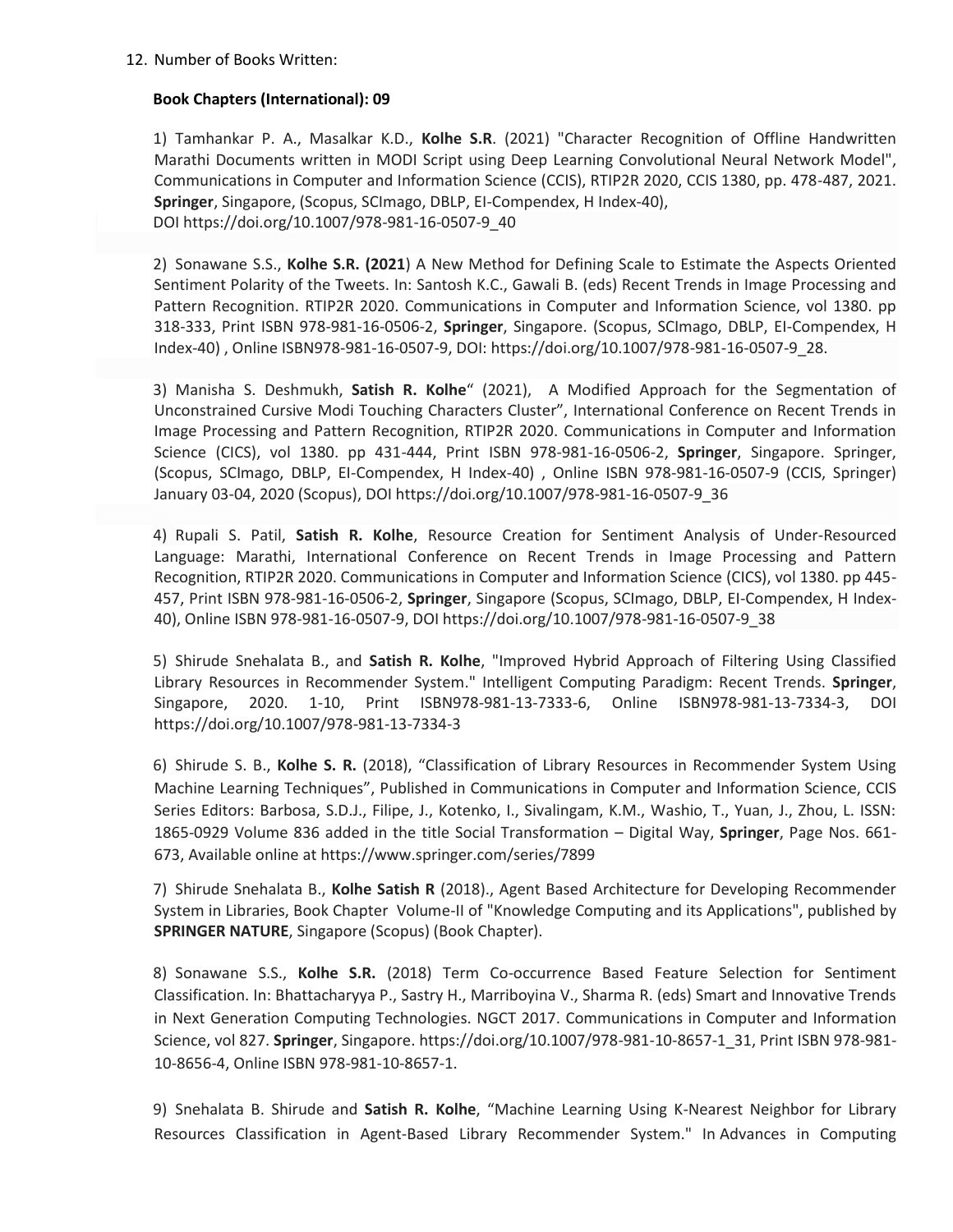Applications, PP 17-29. **Springer Singapore**, 2016, DOI: 10.1007/978-981-10-2630-0\_2, ISBN 9789811026294, 9789811026300 (**Scopus**) (online)

13. Number of Patents: 01 (Published).

| Title of the patent         | Date of filing | Date of<br>publication | Date of<br>grant | <b>Commercial importance/</b><br>applications, if any |
|-----------------------------|----------------|------------------------|------------------|-------------------------------------------------------|
| <b>Secure Anomaly Based</b> |                |                        |                  |                                                       |
| <b>Efficient Real Time</b>  | 17-05-2016     | 18-07-2016             |                  | Development of IDS,                                   |
| Distibited Intrusion        |                |                        |                  | Firewalls.                                            |
| Detection System            |                |                        |                  |                                                       |
| (SABER-DIDS)                |                |                        |                  |                                                       |
| Application No.             |                |                        |                  |                                                       |
| 201621016976                |                |                        |                  |                                                       |

14. Number of research papers published:

| <b>Publication Type</b>              | #Papers |
|--------------------------------------|---------|
| <b>Book Chapters (International)</b> | 9       |
| International Journals               | 50      |
| <b>National Journals</b>             | 9       |
| International Conference Proceedings | 37      |
| National Conference Proceedings      | 37      |
| Presented/Abstract                   | 25      |

# Journals : 59

## **International Journals: 50**

- 1) Megha Borole, **Satish Kolhe**, "A Feature-Based Approach for Digital Camera Identification using Photo-Response Non-Uniformity Noise", International Journal of Computational Vision and Robotics, ISSN online 1752-914X, ISSN print 1752-9131, Inderscience Publishers, 2021, **Scopus (Elsevier) (Impact Factor 1.108)**. DOI: 10.1504/IJCVR.2021.10035505
- 2) Tamhankar, Parag A., Krishnat D. Masalkar., **Kolhe S.R.** "A Novel Approach for Character Segmentation of Offline Handwritten Marathi Documents written in MODI Script." in ELSEVIER Procedia Computer Science Volume 171, 2020, Pages 179-187. ISSN:1877-0509 **(Scopus), Impact Factor: 1.26**, [https://doi.org/10.1016/j.procs.2020.04.019.](https://doi.org/10.1016/j.procs.2020.04.019)
- 3) Sudarshan S. Sonawane, **Satish R. Kolhe**, "TCSD: Term Co-occurrence Based Sarcasm Detection from Twitter Trends", Procedia Computer Science Journal, Elsevier, vol.167, pp.830-839, 2020, //doi.org/10.1016/j.procs.2020.03.422, ISSN:1877-0509 **(Impact Factor: 1.48) (Scopus, H Index 47).**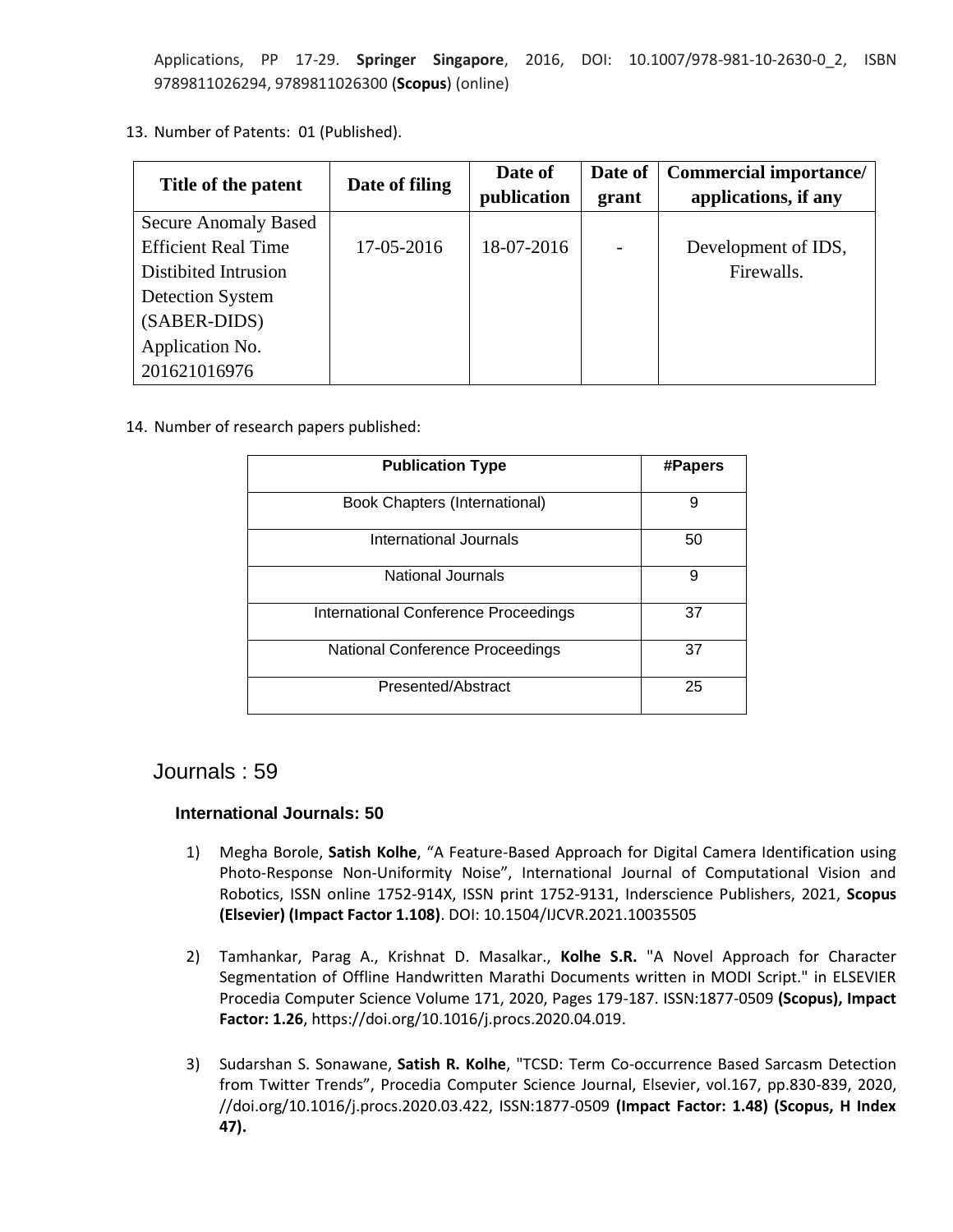- 4) Umesh B. Pawar, Sunil G. Bhirud, **Satish R. Kolhe**, Implementation of Basic and Fuzzy CAN Communication in Context with Automotive Application(s), [International Journal of Control and](http://sersc.org/journals/index.php/IJCA/index)  [Automation,](http://sersc.org/journals/index.php/IJCA/index) Elsevier, Vol. 12, No 5, ISSN 2005-4297, pp 665-678, 2019 **(Scopus, Impact Factor 0.28)**
- **5)** Manisha S. Deshmukh , Manoj P. Patil , **Satish R. Kolhe** (2018), A Hybrid Text Line Segmentation Approach for the Ancient Handwritten Unconstrained Freestyle Modi Script Documents, The Imaging Science Journal, Taylor & Francis, Print ISSN: 1368-2199 Online ISSN: 1743-131X (**SCI/ Scopus/web of Science, Impact Factor 0.451).**
- 6) Megha Borole, **Satish Kolhe**, An Efficient Camera Identification Technique using Krawtchouk Moment Invariants, Journal of Mechanics of Continua and Mathematical Sciences, Vol 14, PP 53- 68, 2019. ISSN: 0973-8975(Print), ISSN:2454-7190 (Online), **(ESCI, Web of Science).** [https://doi.org/10.26782/jmcms.2019.02.00004.](https://doi.org/10.26782/jmcms.2019.02.00004)
- 7) Sudarshan S. Sonawane, **Satish R. Kolhe**, Feature Optimization in Sentiment Analysis by Term Cooccurrence Fitness Evolution (TCFE), International Journal of Information Technology and Web Engineering (IJITWE), Vol 14, Issue 3, ISSN: 1554-1045| EISSN: 1554-1053| DOI: 10.4018/IJITWE.2019070102 **(SCI/Scopus/web of Science)**.
- 8) Shirude S. B., **Kolhe S. R.**, "Improved Hybrid Approach of Filtering using Classified Library Resources in Recommender System", Intelligent Computing Paradigms: Recent Trends, Studies in Computational Intelligence Series, PP 1-10, Springer ISSN 1860-949X **(Springer)**
- 9) Shirude Snehalata B., **Kolhe Satish R.**, "A Conceptual Framework of Expert Finding System for Academic Events and Committees", International Journal of Computer Sciences and Engineering, ISSN: 2347-2693, February 2019. (UGC Listed)
- 10) Umesh Pawar, Sunil Bhirud, **Satish Kolhe**, Controller Area Network for Wire Harness In Automotive Application, International Journal of Management Technology and Engineering, Volume IX, Issue I, 2019. ISSN: 2249-7455, doi: 16.10089/IJMTE. (UGC Listed)
- 11) Manisha S. Deshmukh , Manoj P. Patil , **Satish R. Kolhe**, The Divide-And-Conquer Based Algorithm To Detect And Correct The Skew Angle In The Old Age Historical Handwritten Modi Lipi Documents, International Journal Of Computer Science And Applications, Vol. 14, No. 2, PP. 47 – 63, 2017, ISSN 0972-9038 (**Scopus**).
- 12) Parag A. Tamhankar, Krishnat D. Masalkar, **Satish R. Kolhe**, Segmentation of Overlapping, Skewed, And Touching Lines In Handwritten Modi Script Documents, International Journal Of Computer Science And Applications, Vol. 14, No. 2, PP. 47 – 63, 2017, ISSN 0972-9038 (**Scopus**).
- 13) Manisha S. Deshmukh , Manoj P. Patil , **Satish R. Kolhe**, A Hybrid Text Line Segmentation Approach for the Ancient Handwritten Unconstrained Freestyle Modi Script Documents, The Imaging Science Journal, Taylor & Francis, Print ISSN: 1368-2199 Online ISSN: 1743-131X (**Scopus/web of Science, Impact Factor 0.451**).
- 14) Parag Anil Tamhankar, **Satish Ramesh Kolhe**, [Skew detection, skew correction, and](https://www.ijltet.org/journal_details.php?id=928&j_id=4531) shirorekha [extraction of line segmented offline handwritten historical marathi documents written in modi](https://www.ijltet.org/journal_details.php?id=928&j_id=4531)  [script,](https://www.ijltet.org/journal_details.php?id=928&j_id=4531) International Journal Of Latest Trends In Engineering and Technology, Volume 10 Issue 1 -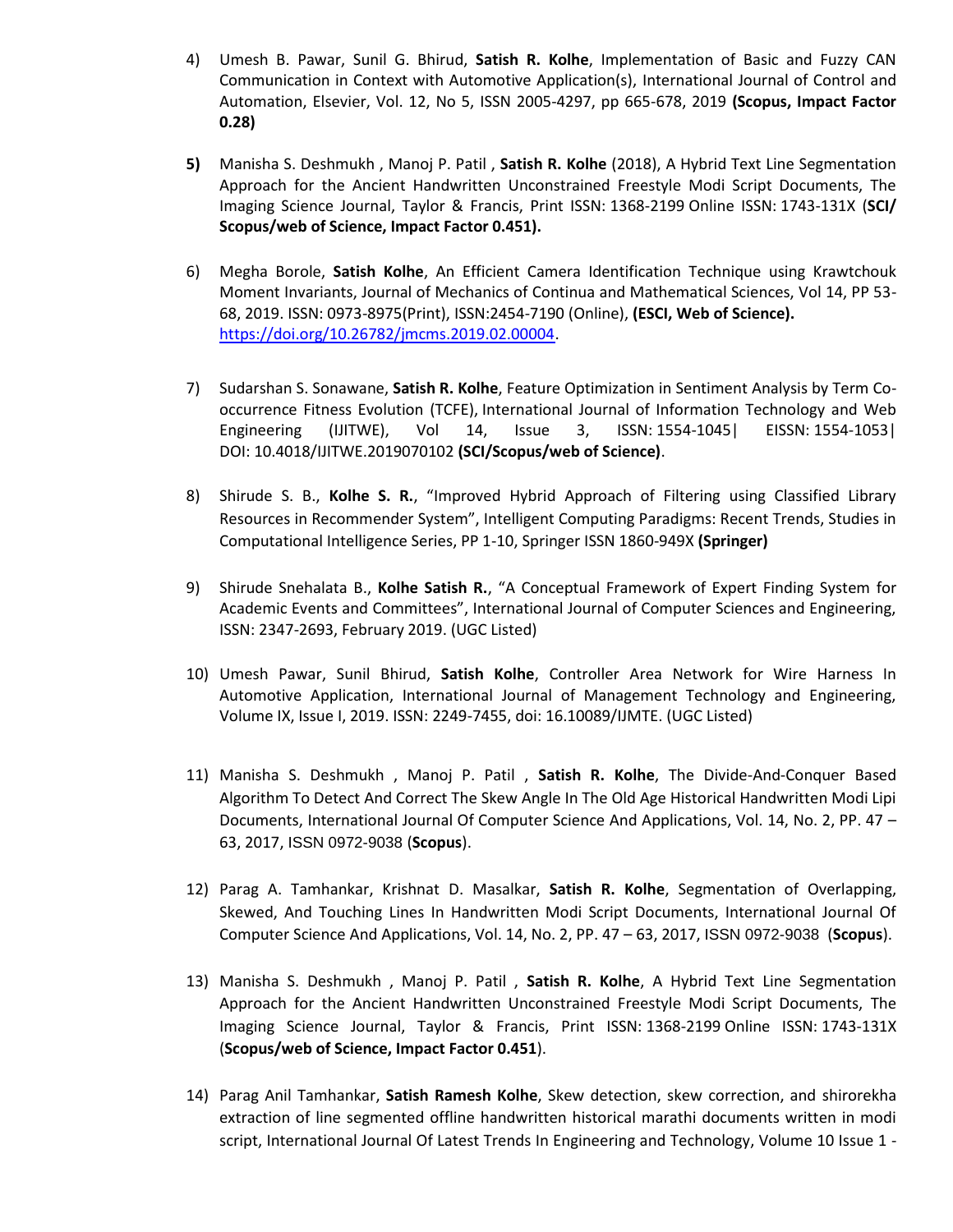March 2018, PP 344-348, e-ISSN: 2278-621X, p-ISSN: 2319-3778, DOI : [http://dx.doi.org/10.21172/1.101.62.](http://dx.doi.org/10.21172/1.101.62)

- 15) Manisha S. Deshmukh, Manoj P. Patil and **Satish R. Kolhe**, "Page Border Detection and Removal of Highly Degraded and Old Handwritten Modi Documents Using Gray Value Analysis", International Journal of Pattern Recognition and Artificial Intelligence, World Scientific Publishing Company, (Scopus). (Under Review).
- 16) K. P. Wagh, **S. R. Kolhe**, Improving Web Link Mining Using Semantic Similarity Measurement, International Journal of Applied Engineering Research, 9(19), PP. 5063-5077, 2014, ISSN 0973- 4562 (**SCOPUS Elsevier Indexed**).
- 17) M. P. Patil, **S. R. Kolhe**, "Automatic Image Annotation Using Decision Trees and Rough Sets", International Journal of Computer Science and Applications (IJCSA), Vol. 11, No. 2, PP. 38–49, 2014, ISSN: 0972-9038 (**SCOPUS Elsevier Indexed**) (**Citations 1**).
- 18) K. P. Adhiya, **S. R. Kolhe**, An efficient and novel approach for web Search personalization using web usage mining, Journal of Theoretical and Applied Information Technology, Vol.73 No.2, ISSN: 1992-8645, 1817-3195, 2015 2015 (**Scopus Elsevier, INSPEC Indexed**)
- 19) Ajay U Surwade, Manoj P Patil, **Satish R Kolhe**, An Empirical Analysis of Spam E-mail Classification using Machine Learning Techniques, International Journal of Applied Engineering Research, 9(18), PP. 5057-5074, 2014, ISSN 0973-4562 (**SCOPUS Elsevier Indexed**).
- 20) S. K. Wagh, **S. R. Kolhe**, "Effective Semi-Supervised Approach Towards Intrusion Detection System Using Machine Learning Techniques", International Journal of Electronic Security and Digital Forensics, ,ISSN: 1751-9128 (Online) 1751-911X (Print), 2015 (**Scopus, Elsevier Indexed, H-Index 5**)
- 21) Sharmila Kishor Wagh, Vinod K Pachghare, **Satish R Kolhe**, Survey on Intrusion Detection System using Machine Learning Techniques, International Journal of Computer Applications, Volume 78, Issue 16, 2013, ISSN 0975 – 8887, PP 30-37 (**Citations 6**).
- 22) P. M. Mahajan , S. R. Kolhe, P. M. Patil, Classification of Texture Images using Multiresolution Transform, International Journal of Advance Research in Computer and Communication Engineering, Volume 2, Issue 8, August 2013, ISSN (Print) : 2319-5940, ISSN (Online) : 2278- 1021, PP 3171-3175 (**Citations 2**).
- 23) P. S. Patil, **S. R. Kolhe**, R. V. Patil, P. M. Patil, Performance Evaluation in Iris Recognition and CBIR System based on Phase Congruency, International Journal of Computer Applications (0975 – 888) Volume 47– No.14, June 2012 (**Citations 4**).
- 24) P. S. Patil, **S. R. Kolhe**, R. V. Patil, P. M. Patil, The Comparison of Iris Recognition using Principal Component Analysis, Log Gabor and Gabor Wavelets, International Journal of Computer Applications Volume 43– No.1, pp. 29-33, April 2012, ISSN:0975 – 8887 (**Citations 5**).
- 25) S. B. Shirude, **S. R. Kolhe**, "A library recommender system using cosine similarity measure and ontology beased measure", Advances in Computational research (ICV: 4.47), 2012, ISSN: 0975- 3273, E-ISSN: 0975-9085 (**Citations 1**).
- 26) Ajay U. Surwade, S. R.Kolhe, "Performance of Naïve Bayesian filter on dataset Enron, LingSpam and on Personal messages". MIT International Journal of Computer Science & Information Technology, ISSN: 2230-7621, Volume 2, No. 3, January– August, 2012.
- 27) Manoj P. Patil and **Satish R. Kolhe**. "Automatic Shape Annotation Using Rough Sets and Decision Trees". IJEIR Volume 1, Issue 2, pp. 32 – 37, 2012. (ISSN : 2277 – 5668) (**Citations 2**).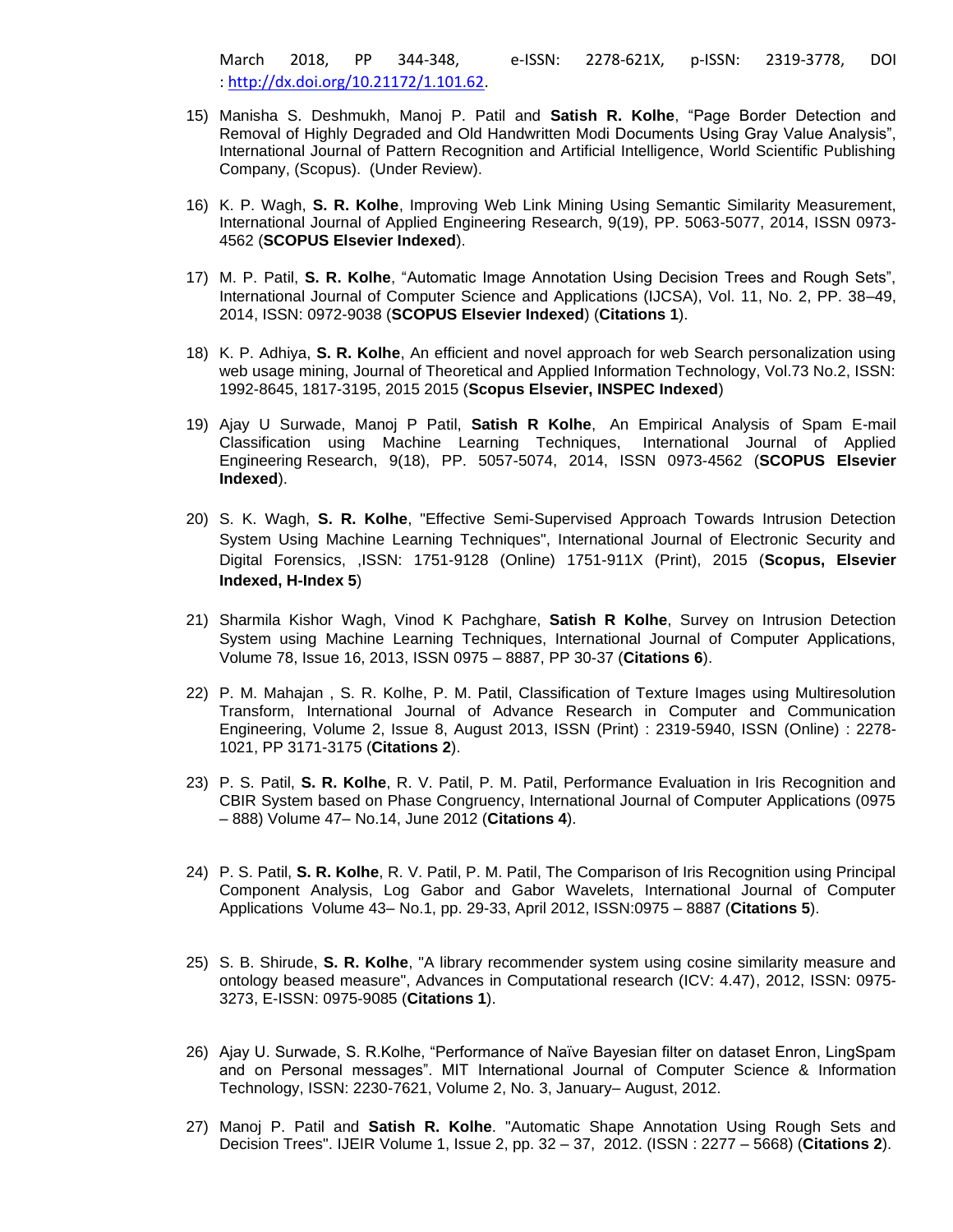- 28) Patil M.P. and **Kolhe S.R.**, "Automatic Image Categorization and Annotation using K-NN for Corel Dataset", Advances in Computational Research, Volume 4, Issue 1, pp.-108-112., 2012. (ISSN: 0975-3273 & E-ISSN: 0975-9085) (**Citations 1**).
- 29) V.R. Salkute, **S.R. Kolhe,** E-Government Milestones In Rural India : E-agro Aspects, International Journal of Enterprise Computing and Business Systems, Vol. 1 Issue 2 July 2012, ISSN (Online):2230--8849–8849 http://www.ijecbs.com (**Citations 1**)
- 30) Kishor P. Wagh, **Satish R. Kolhe**, Information Retrieval Based on Semantic Similarity Using Information Content, International Journal of Computer Science Issues, Vol. 8, Issue 4, No. 2, ISSN (Online): 1694-0814, PP. 364-370, July 2011. (**Citations 9**, **Impact Factor 0.242**)
- 31) P. M. Mahajan, **S. R. Kolhe**, P. M. Patil, Defect Detection in Texture using Statistical Approach and Principal Component Analysis, International Journal of Advanced Research in Computer Science (IJARCS), Volume 2 No. 2, ISSN No. 0976-5697, PP. 454-458, 2011.
- 32) **S. R. Kolhe**, V.R. Salkute and B.V. Pawar, Use of Wireless Sensor Networks in Farm Irrigation, Advances in Wireless and Mobile Communications (AWMC), Volume 4 Number 1, ISSN 0973- 6972, PP. 19-23, 2011.
- 33) Patil P. S., **Satish R. Kolhe**, Pradeep M. Patil and Milind E Rane, Robust Person Identification System Using Iris, International J. of Engg. Research & Indu. Appls. (IJERIA), ISSN 0974-1518, Vol.3, No. IV, pp. 165-177, 2010.
- 34) R, Jayadevan; **Kolhe, Satish**; Patil, Pradeep; Pal, Umapada, Automatic Processing of Handwritten Bank Cheque Images: A Survey, International Journal of Document Analysis and Recognition (Springer) IJDAR, ISSN: 1433-2833, July 2011. (**Citations 16** & **Impact Factor 1.03**)
- **35)** V.R. Salkute, **S.R. Kolhe**, Are Indians ready to adopt online supply chain management?, Int. J. Electronic Marketing and Retailing, Vol. 4, No. 1, PP. 100-116, 2011, ISSN Print**:** 1741-1025 **(Citations 1)**
- 36) Aba M. Patil and **Satish R. Kolhe,** Pradeep M. Patil and Milind E Rane, "Modified Fisher Face Approach for Robust Biometric Recognition System", ICGST International Journal on Graphics, Vision and Image Processing (GVIP), Volume (10), Issue (IV), ISSN: Print 1687-398X, PP 9-15, 2010.
- 37) P. M. Mahajan, **S. R. Kolhe**, P. M. Patil, Segmentation of Textured Images using Orientation as a Feature Vector for Defect Detection in Wood and Textile Industries, International Journal of Computational Intelligence and Information Security, Vol. 1, No. 5, ISSN: 1837-7823, PP 46-53, 2010.
- 38) R, Jayadevan; **Kolhe, Satish**; Patil, Pradeep; Pal, Umapada, Offline Recognition of Devnagari Script: A Suvey, IEEE Transactions on Systems, Man, and Cybernetics--Part C: Applications and Reviews (IEEE-SMC), ISSN: 1094-6977, November 2010 (**Citations 61** & **Impact Factor 2.171**).
- 39) **S. R. Kolhe**, B. V. Pawar, Learning Subset of Natural (Marathi) Language Grammar Using Neural Networks, International Journal of Computer Engineering and Computer Applications (IJCECA), ISSN: 0974-4983, Vol. 2, Issue 3, PP 24-31, 2010.
- 40) K. P. Adhiya, **S. R. Kolhe**, Study of User Behavior by Data Preprocessing and Analyzing Web Logs, International Journal of Computer Engineering, ISSN: 0975-6116, Vol.2 No.2, PP 175-182, July-Dec 2010.
- 41) P. M. Mahajan, **Dr. S. R. Kolhe**, Dr. P. M. Patil, Defects Detection In Fabric Using Gabor Filters International Journal of Emerging Technologies and Applications In Engineering, Technology and Sciences, ISSN: 0974-3588, Vol. 3, Issue 2, PP. 165-167, 2010.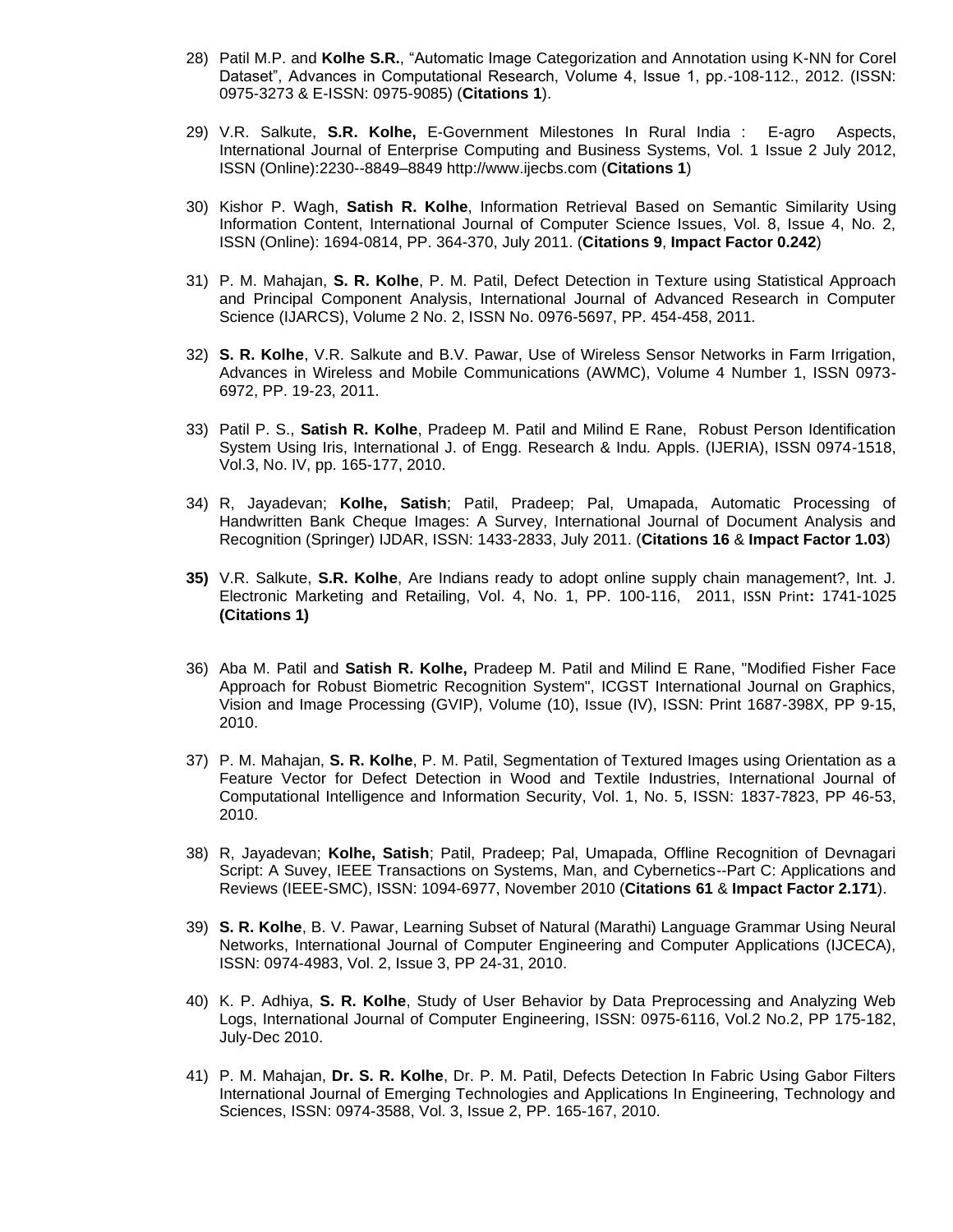- 42) A. M. Patil, **S. R. Kolhe**, P. M. Patil, Face Recognition by Hotelling Transform, International Journal of Computer Applications in Engineering Technology and Sciences, ISSN: 0974-3596, Vol. 2: Issue 2, PP. 436-439, 2010.
- 43) M. P. Patil, **S. R. Kolhe**, Automatic Annotation Of 2D Shapes Using Hierarchical Classifer, International Journal of Emerging Technologies And Applications In Engineering, Technology and Sciences, ISSN: 0974-3588, Volume 3: Issue 2, PP. 403-408, 2010.
- 44) **Satish R. Kolhe**, Ranjana S. Zinzore, Clustering Iris Data Using Supervized and Unsupervized Learning, International Journal of Computer Science and Applications, Issue 2010, ISSN: 0974- 0767, PP. 135-139, 2010 (**Citations 2**).
- 45) Kishor P. Wagh, **Satish R. Kolhe**, Semantic Similarity based on Information Content, International Journal of Computer Science and Applications, Issue 2010, ISSN: 0974-0767, PP. 82-85, 2010.
- 46) M. P. Patil, **S. R. Kolhe**, Automatic Tagging of 2D Shapes Using Feed-forward Neural Networks, International Journal of Computer Science and Applications, Issue 2010, ISSN: 0974-0767, PP. 135-139, 2010.
- 47) Patil A. M. **Kolhe S. R.** and Patil P. M., 2D Face Recognition Techniques: A Survey, International Journal of Machine Intelligence, Vol. 2, Issue 1, ISSN: 0975-2927, PP. 74-83, 2010. (**Citations 23**)
- 48) Jayadevan R, **Satish R Kolhe**, Pradeep M Patil , Dynamic Time Warping Based Static Hand Printed Signature Verification, Journal of Pattern Recognition Research (JPRR), Vol 4, No. 1, ISSN: 1558-884X, PP. 52-65, 2009 (**Citation Index 4.1, Citations 28**).
- 49) Kishor P Wagh, **Satish R. Kolhe**, Analysis of PageRank for Ranking World Wide Web, International Journal of Computational Research and Applications, Vol. 3, No. 2, ISSN: 0973- 6794, PP. 184-189, 2009.
- 50) Mahajan P. M., **Kolhe S. R.**, Patil P. M., A Review of Automatic Fabric Defect Detection Techniques, Advances in Computational Research, Vol. 1, Issue 2, ISSN: 0975-3273, PP. 18-29, 2009. (**Citations 34)**

#### **National Journals: 09**

- 1) Kishor P. Wagh, **Satish R. Kolhe**, Evaluate Semantic Similarity of Words Using Semantic Distance, VNSGU Journal of Science and Technology Vol: 3, Issue 2, March 2012, ISSN: 0975- 5446.
- 2) PATIL Manoj P, **KOLHE Satish R.** "Automatic Corel Image Categorization and Annotation using MLP and K-NN ", VNSGU Journal of Science and Technology, Volume (3) : Issue (2) pp.44-52, March 2012. (ISSN 0975-5446)
- 3) Manoj P. Patil, **Satish R.Kolhe**, "MPEG7 Shape Dataset Tagging using Feedforword Neural Networks", *VNSGU Journal of Science and Technology,* Volume (2) : Issue (1) pp.52-56, January– June 2010.
- 4) AJay U. Surwade, **Satish R.Kolhe**, "Challenge-Response System with Whte-listing and Blacklisting to block Spam Emails", *VNSGU Journal of Science and Technology,* Volume (2) : Issue (1) pp.52-56, January– June 2010.
- 5) **S. R. Kolhe**, B. V. Pawar, Connectionist Models: From Forecasting to Grammar Learning, BRI's Journal of Advances in Science and Technology (JAST), Vol. 10, No. I & II, 2007.
- 6) **S. R. Kolhe**, B. V. Pawar, Nonlinear Time Series Prediction Using Neural Networks, Journal of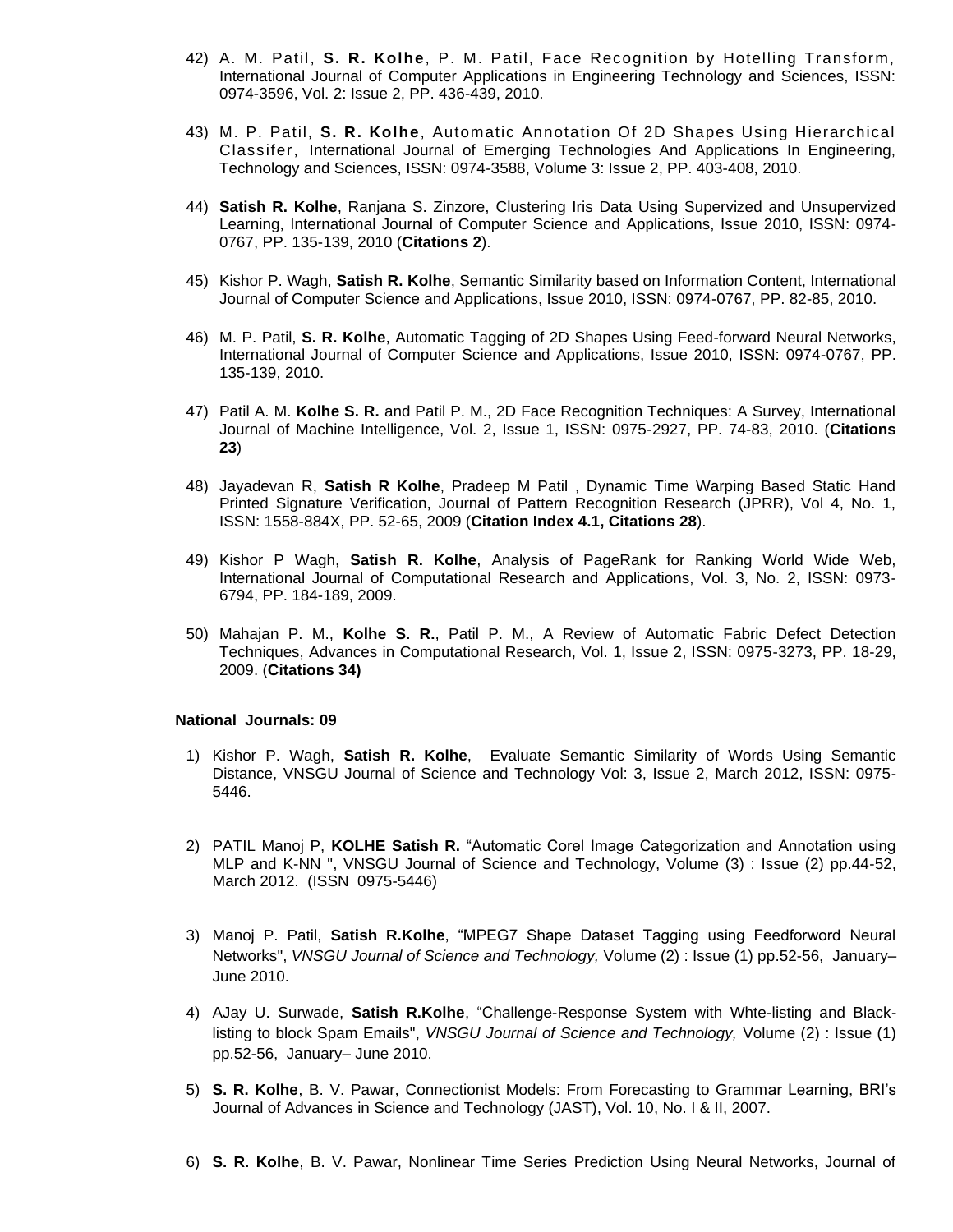Computer Science (JCS), Vol. 2, No. 5, 2007.

- 7) **S. R. Kolhe**, B. V. Pawar, A Connectionist Approach for Learning Regular Grammars, Journal of Computer Society of India (JCSI), Vol. 2, No. 5, 2007.
- 8) **S. R. Kolhe**, B.V. Pawar, "Recurrent Neural Networks: A Tutorial", Published in "Vivek: A Journal of AI", C-DAC (NCST), Mumbai, ISSN 0970-1618, Vol. 14, 2001.
- 9) **S. R. Kolhe**, B.V. Pawar, "Alphanumeric Character Recognition Using Modified Back Propagation Neural Network", Library progress (International) ISSN. 0970 –1050, Vol. – 20 No. 1, 2000, P.P. 47-54.

#### **Proceedings of International Conferences: 20**

- 1) Megha Borole, **Satish Kolhe**, Statistical Feature Based Digital Camera Identification, 2nd IEEE International Conference on Advances in Computing, Communication Control and Networking– ICACCCN (ICAC3N-20), December 18-19, 2020. ISBN : 978-1-7281-8338-1.
- 2) Umesh Pawar, Sunil Bhirud, **Satish Kolhe**, Light scattering study on protocols and simulators used in automotive application(s), International Conference on Computing in Engineering and Technology(ICCET-2019), Organized by Deogiri Institute of Engineering and Management Studies, Aurangabad (MS), India, January 10 & 11, 2019, AISC Series of Springer (Indexed in ISI Proceedings, El-Compendex, DBLP, SCOPUS, Google Scholar and **SpringerLink**)
- 3) Umesh Pawar, Sunil Bhirud, **Satish Kolhe**, Controller Area Network For Wire Harness In Automotive Application, International Conference on Global Trends in Science, Technology, Humanities, Commerce & Management 2019 (ICGTSTHCM 2019) , Organized by organized by SSBT's College of Engineering and Technology, Bambhori, Jalgaon, India, January 18 – 20, 2019.
- 4) Shirude S. B., **Kolhe S. R.** (2018), "Classification of Library Resources in Recommender System Using Machine Learning Techniques", Published in Communications in Computer and Information Science, CCIS Series Editors: Barbosa, S.D.J., Filipe, J., Kotenko, I., Sivalingam, K.M., Washio, T., Yuan, J., Zhou, L. ISSN: 1865-0929 Volume 836 added in the title Social Transformation – Digital Way, **Springer**, Page Nos. 661-673, Available online a[t https://www.springer.com/series/7899](https://www.springer.com/series/7899)
- 5) Umesh Pawar, Sunil Bhirud, **Satish Kolhe**, Light scattering study on protocols and simulators used in automotive application(s), International Conference on Computing in Engineering and Technology(ICCET-2019), Organized by Deogiri Institute of Engineering and Management Studies, Aurangabad (MS), India, January 10 & 11, 2019, AISC Series of **Springer (Indexed in ISI Proceedings**, **DBLP, SCOPUS, SpringerLink**)
- 6) S. Deshmukh, Manisha and R. **Kolhe, Satish** , "A Hybrid Character Segmentation Approach for Cursive Unconstrained Handwritten Historical Modi Script Documents" International Conference on Sustainable Computing in Science, Technology & Management (SUSCOM-2019), 26-28 February 2019. **(SSRN Elsevier Digital Library) (Scopus)**, Available at SSRN <http://dx.doi.org/10.2139/ssrn.3356213> or SSRN:<https://ssrn.com/abstract=3356213>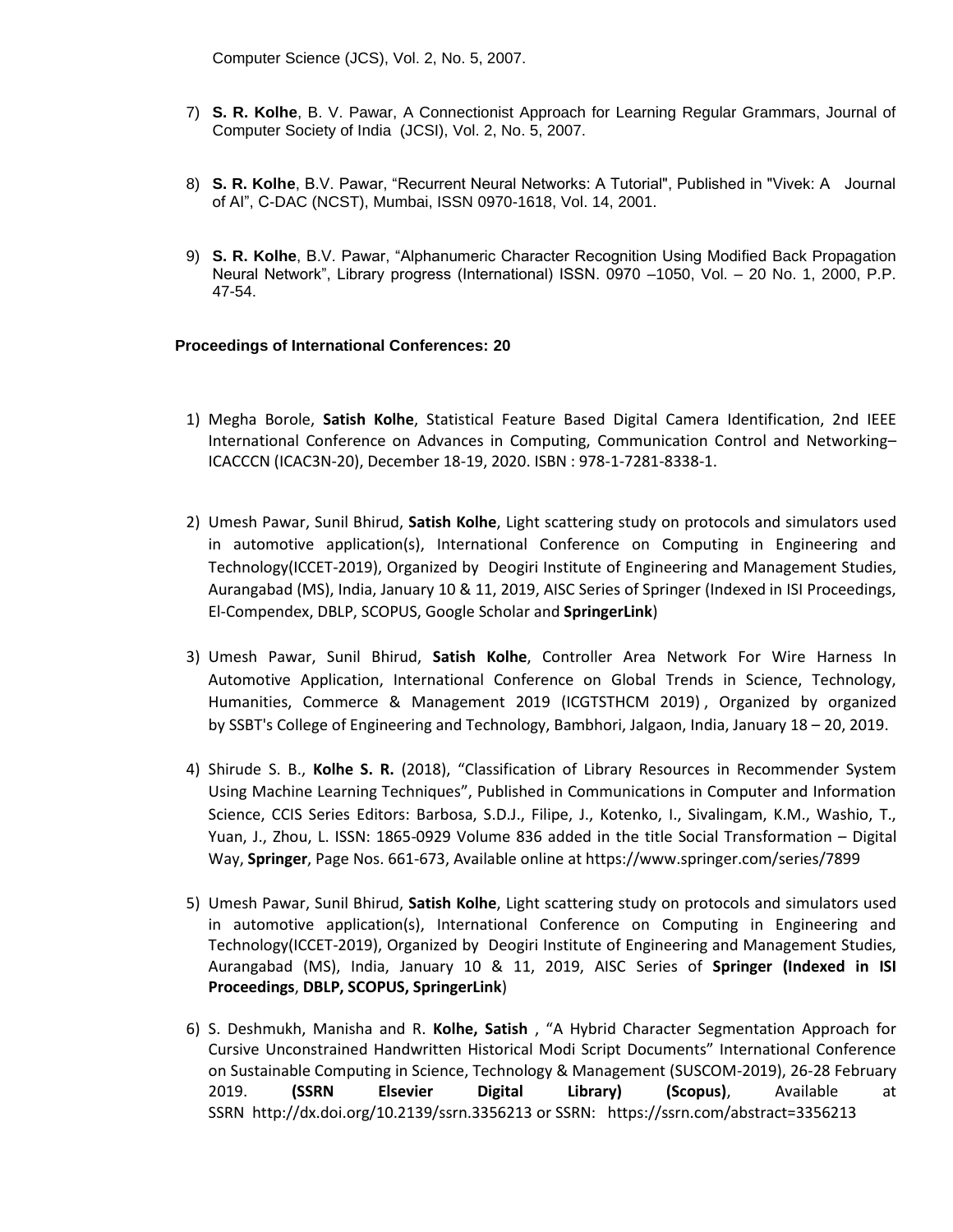- 7) Pawar, Umesh and G. Bhirud, Sunil, **R. Kolhe, Satish**, "Analyzing the Effect of Temperature and Humidity on AC Compressor Speed Using Fuzzy Control over CAN Communication" International Conference on Sustainable Computing in Science, Technology & Management (SUSCOM-2019), 26- 28 February 2019. (SSRN **Elsevier Digital Library) (Scopus)**, Available at SSRN: <https://ssrn.com/abstract=3356534> or [http://dx.doi.org/10.2139/ssrn.3356534](https://dx.doi.org/10.2139/ssrn.3356534)
- 8) Umesh Pawar, Sunil Bhirud, **Satish Kolhe**, Light scattering study on protocols and simulators used in automotive application(s), International Conference on Computing in Engineering and Technology(ICCET-2019), Organized by Deogiri Institute of Engineering and Management Studies, Aurangabad (MS), India, January 10 & 11, 2019, AISC Series of Springer (Indexed in ISI Proceedings, El-Compendex, DBLP, SCOPUS, Google Scholar and SpringerLink)
- 9) Umesh Pawar, Sunil Bhirud, **Satish Kolhe**, Controller Area Network For Wire Harness In Automotive Application, International Conference on Global Trends in Science, Technology, Humanities, Commerce & Management 2019 (ICGTSTHCM 2019) , Organized by organized by SSBT's College of Engineering and Technology, Bambhori, Jalgaon, India, January 18 – 20, 2019.
- 10)Shirude S. B., **Kolhe S. R**. (2018), "Classification of Library Resources in Recommender System Using Machine Learning Techniques", Published in Communications in Computer and Information Science, CCIS Series Editors: Barbosa, S.D.J., Filipe, J., Kotenko, I., Sivalingam, K.M., Washio, T., Yuan, J., Zhou, L. ISSN: 1865-0929 Volume 836 added in the title Social Transformation – Digital Way, Springer, Page Nos. 661-673, Available online a[t https://www.springer.com/series/7899](https://www.springer.com/series/7899)
- 11)Umesh Pawar, Sunil Bhirud, **Satish Kolhe**, Light scattering study on protocols and simulators used in automotive application(s), International Conference on Computing in Engineering and Technology(ICCET-2019), Organized by Deogiri Institute of Engineering and Management Studies, Aurangabad (MS), India, January 10 & 11, 2019, AISC Series of Springer (**Indexed in ISI Proceedings**, **DBLP**, **SCOPUS, SpringerLink**)
- 12)S. Deshmukh, Manisha and **R. Kolhe, Satish** , "A Hybrid Character Segmentation Approach for Cursive Unconstrained Handwritten Historical Modi Script Documents" International Conference on Sustainable Computing in Science, Technology & Management (SUSCOM-2019), 26-28 February 2019. (SSRN **Elsevier Digital Library**) **(Scopus)**, Available at SSRN <http://dx.doi.org/10.2139/ssrn.3356213> or SSRN:<https://ssrn.com/abstract=3356213>
- 13)Pawar, Umesh and G. Bhirud, Sunil and **R. Kolhe, Satish**, "Analyzing the Effect of Temperature and Humidity on AC Compressor Speed Using Fuzzy Control over CAN Communication" International Conference on Sustainable Computing in Science, Technology & Management (SUSCOM-2019), 26- 28 February 2019. (SSRN Elsevier Digital Library) **(Scopus)**, Available at SSRN: <https://ssrn.com/abstract=3356534> or [http://dx.doi.org/10.2139/ssrn.3356534](https://dx.doi.org/10.2139/ssrn.3356534)
- 14)Sudarshan Sonawane and **Satish Kolhe**, Term Co-occurrence Based Feature Selection for Sentiment Classification, 3rd International Conference on Next Generation Computing Technologies (NGCT-2017) during 30th and 31st Oct 2017 at University of Petroleum and Energy Studies, Dehradun, India. (**Scopus/IEEE Explorer**).
- 15)Shirude Snehalata B., **Kolhe Satish R.**, Classification of Library Resources in Recommender System using Machine Learning Techniques, 52nd Annual Convention of Computer Society of India (CSI-2017) held during January, 19-21, 2018, at Science City Kolkata, Proceedings will be published by **SPRINGER NATURE**, Singapore (**Scopus**).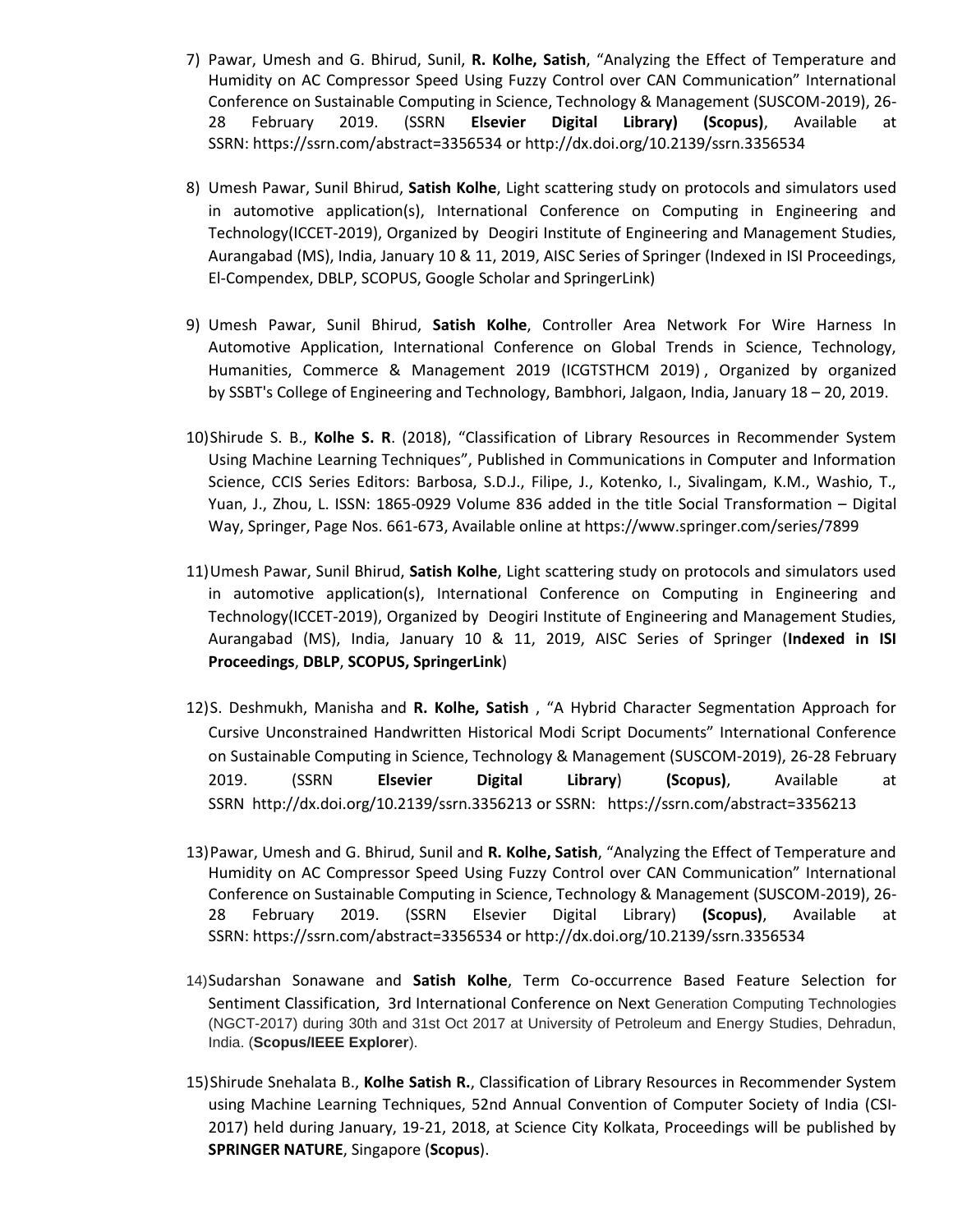- 16)Parag Tamhankar and **Satish Kolhe**, Skew Detection, Skew Correction, and Shirorekha Extraction of Line Segmented Offline Handwritten Historical Marathi Documents written in MODI Script, International Conference on Recent Innovations in Computing (ICRIC-2018), held on 5th - 6th March, 2018 at Central University of Jammu, J & K.
- 17)Snehalata Bhikanrao Shirude and **Satish Ramesh Kolhe**, "Improving recommendations by assigning weights to semantic concepts." In Global Trends in Signal Processing, Information Computing and Communication (ICSPICC), 2016 International Conference on, pp. 143-147. IEEE, 2016 (Scopus).
- 18)Manisha S. Deshmukh, Manoj P. Patil, **Satish R. Kolhe**, "A Dynamic Statistical Nonparametric Cleaning and Enhancement System for Highly Degraded Ancient Handwritten Modi Lipi Documents" , Fifth International Conference on Advances in Computing, Communications and Informatics (ICACCI-2017), ICACCI-17 is technically co-sponsored by IEEE Communications Society (ComSoc).
- 19)Manisha S. Deshmukh, Manoj P. Patil, **Satish R. Kolhe,** "Off-line Handwritten Modi Numerals Recognition using Chain Code" , ACM Third International Symposium on Women in Computing and Informatics (WCI-2015), Organized by SCMS School Of Engineering And Technology, Kochi, Kerala, India during August 10-13, 2015 **ACM Digital Library** (ISBN No. 978-1-4503-3361-0).
- 20)S. K. Wagh, **S. R. Kolhe**, Effective Semi-Supervised Intrusion Detection System, IEEE International Conference on Data Mining and Intelligent Computing (ICDMIC-2014), Organized by Indira Gandhi Delhi Technical University for Women, Kashmere Gate, New Delhi, 5-6 September, 2014 (**IEEE Explorer** Conference Record #33840) (**Citations 1**).
- 21)S. B. Shirude, **S. R. Kolhe**, "Development of Recommender System using Intelligent Agent for efficient use of libraries", Presented a PhD Work-in-Progress Report, 26th September 2014, at ACM-DL-W India Celebrations of Women in Computing, AICWIC 2014, at Goa University, Goa.
- 22)S. B. Shirude, **S. R. Kolhe**, "Identifying subject area/s of user using n-Gram and Jaccard's similarity in profile agent of library recommender system", International Conference on Information and Communication Technology for Competitive Strategies (ICTCS 2014), 14 November, 2014, Udaipur, Organized by Computer Society of India Udaipur Chapter, Published in **ACM** DL – International Conference Proceeding Series (ICPS) ISBN No. 978-1-4503-3216.
- 23)S. B. Shirude, **S. R. Kolhe**, "Measuring Similarity between User Profile and Library Book", presented a paper during the ISCON 2014, International Conference on Information Systems and Computer Networks on 1st – 2nd March 2014 at GLA University, Mathura, Technically Sponsored by IEEE UP Section and CSI, Mathura Chapter. (**Best Paper Award**) (**IEEE Explorer**)
- 24)K.P. Wagh, **S. R. Kolhe**, A New Approach for Measuring Semantic Similarity in Ontology and Its Application in Information Retrieval, The 6th Multi-Disciplinary International Workshop on Artificial Intelligence 2012 (MIWAI 2012), Organized by at Ho Chi Minh City, Vietnam on Dec 26, 2012 - Dec 28, 2012 (**Springer's LNAI**) (**Citations 2**).
- 25)S. Wagh, Gaurav Nilwarna, **S. R. Kolhe**, A Comprehensive Analysis and Study in Intrusion Detection System Using KNN Algorithm, The 6th Multi-Disciplinary International Workshop on Artificial Intelligence 2012 (MIWAI 2012), Organized by at Ho Chi Minh City, Vietnam on Dec 26, 2012 - Dec 28, 2012 (**Springer's LNAI**) (**Citations 2**).
- 26)R Jayadevan, **S R Kolhe**, P M Patil and Umapada Pal., "Database Development and Recognition of Handwritten Devanagari Legal Amount Words", IEEE 11th International Conference on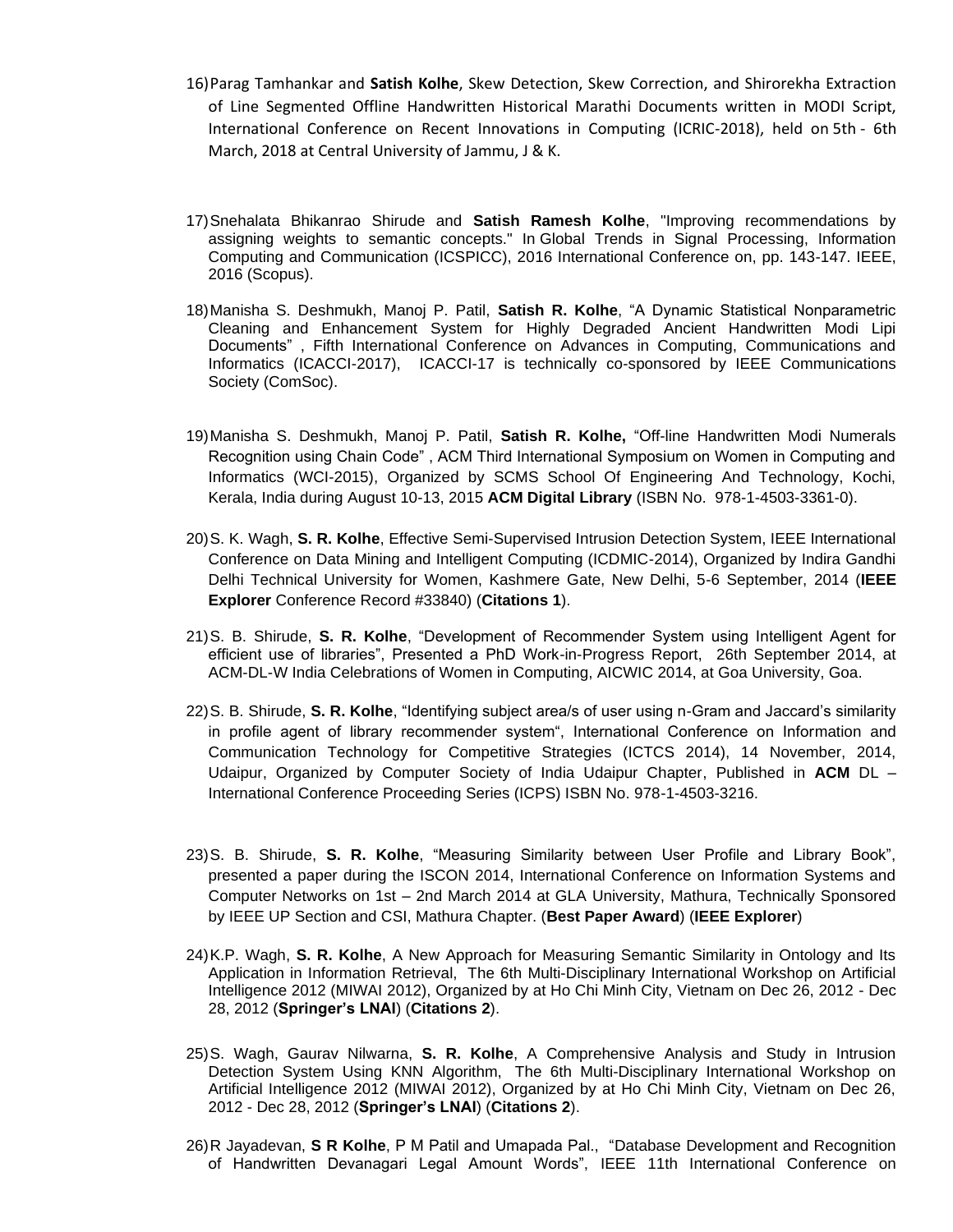Document Analysis and Recognition (ICDAR-2011), Beijing, China, September 18-21, 2011. (**Citations 10) (IEEE Explorer)**

- 27)K.P.Wagh, **Dr. S.R. Kolhe**, Evaluate Semantic Similarity of Words in WorsNet Dictionary, International Conference on Sunrise Technologies (iCOST-2011), S.S.V.P.S.'B.S. College of Engineering, Dhule, January 13-15, 2011
- 28)K.P.Wagh, **Dr. S.R. Kolhe**, Vector model based Information Retrieval, International Conference on Science, Engineering and Spirituality (ICSES-10), April-1-2, 2010, S.E.S. College of Engineering, Navalnagar.
- 29[\)Praveen S. Patil,](http://portal.acm.org/author_page.cfm?id=81464651274&coll=GUIDE&dl=GUIDE&trk=0&CFID=104751090&CFTOKEN=75733692) **[Satish R. Kolhe](http://portal.acm.org/author_page.cfm?id=81456619516&coll=GUIDE&dl=GUIDE&trk=0&CFID=104751090&CFTOKEN=75733692)**, [Milind E. Rane,](http://portal.acm.org/author_page.cfm?id=81464676577&coll=GUIDE&dl=GUIDE&trk=0&CFID=104751090&CFTOKEN=75733692) [Pradeep M. Patil,](http://portal.acm.org/author_page.cfm?id=81309497710&coll=GUIDE&dl=GUIDE&trk=0&CFID=104751090&CFTOKEN=75733692) Robust person identification system using iris, ACM Proceedings of the 7th International Conference on Information, communications and Signal Processing, held at Macau, China, Pages: 953-957, 2009, ISBN:978-1- 4244-4656-8. (**ACM Digital Library**) (**Citations 1**).
- 30)A. M. Patil**, S. R. Kolhe**, P. M. Patil, Face Recognition by PCA Technique, Learn Marathi Language, Proceedings of IEEE International Conference on Emerging Trends in Engineering and Technology (ICETET-09), Organized by IEEE System, Man and Cybernetics Society, USA & G.H. Raisoni College of Engineering and Technology, Nagpur, December 16-18, 2009. (**Citations 8)** (**IEEE Explorer**)
- 31)Kishor P. Wagh, **Satish R. Kolhe**, Analysis of PageRank for Ranking World Wide Web, Proceedings of Second International Conference on Advances in Computer Vision and Information Technology (ACVIT-2009), Organized by Dr. B.A.M.U., Aurangabad, December 2009, PP. 658-662.
- 32)P. M. Mahajan, **Satish R. Kolhe**, P. M. Patil, Segmentation of Texture Images Using Magnitude Response of Gabor Filters , Proceedings of Second International Conference on Advances in Computer Vision and Information Technology (ACVIT-2009), Organized by Dr. B.A.M.U., Aurangabad, December 2009, PP. 658-662.
- 33)K. P. Adhiya, **S. R. Kolhe**, Sandeep S. Patil, Tracking and Identification of Suspicious and Abnormal Behaviors Using Supervised Machine Learning Technique, ACM Proceedings of the International Conference on Advances in Computing, Communication and Control (ICAC3'09), Organized by Fr. Conceicao Rodrigues College of Engineering, Mumbai (India), PP. 96-99, January 23-24, 2009. (**Citations 1**) (**ACM Digital Library**)
- 34)**S. R. Kolhe**, B. V. Pawar, A Connectionist Approach to Learn Marathi Language, Proceedings of IEEE International Conference on Emerging Trends in Engineering and Technology (ICETET-08), Organized by IEEE Computer Society, USA & G.H. Raisoni College of Engineering and Technology, Nagpur, July 16-18, 2008. (**Citations 1**) (**IEEE Explorer**)
- 35)**S. R. Kolhe**, B. V. Pawar, R. S. Zinzore, "Learning Regular Languages Using Neural Networks" Presented at Platinum Jubilee International Conference of the Linguistic Society of India, Organized at CALTS University of Hydrabad during 6<sup>th</sup> - 8<sup>th</sup> December, 2005.
- 36)**S. R. Kolhe**, K. P. Akole, Alphanumeric Character Recognition Using Back propagation Neural Networks, Fifth International Conference on 'Combinatorics, Statistics, Pattern Recognition and Related Areas' held at University of Mysore, Dec. 28-30, 1998.
- 37)**S. R. Kolhe**, K. P. Akole, Some Mathematical Aspects of Neural Networks, The Fifth International Conference of Tensor Society, Japan held at Calcutta, Dec. 21-25, 1998.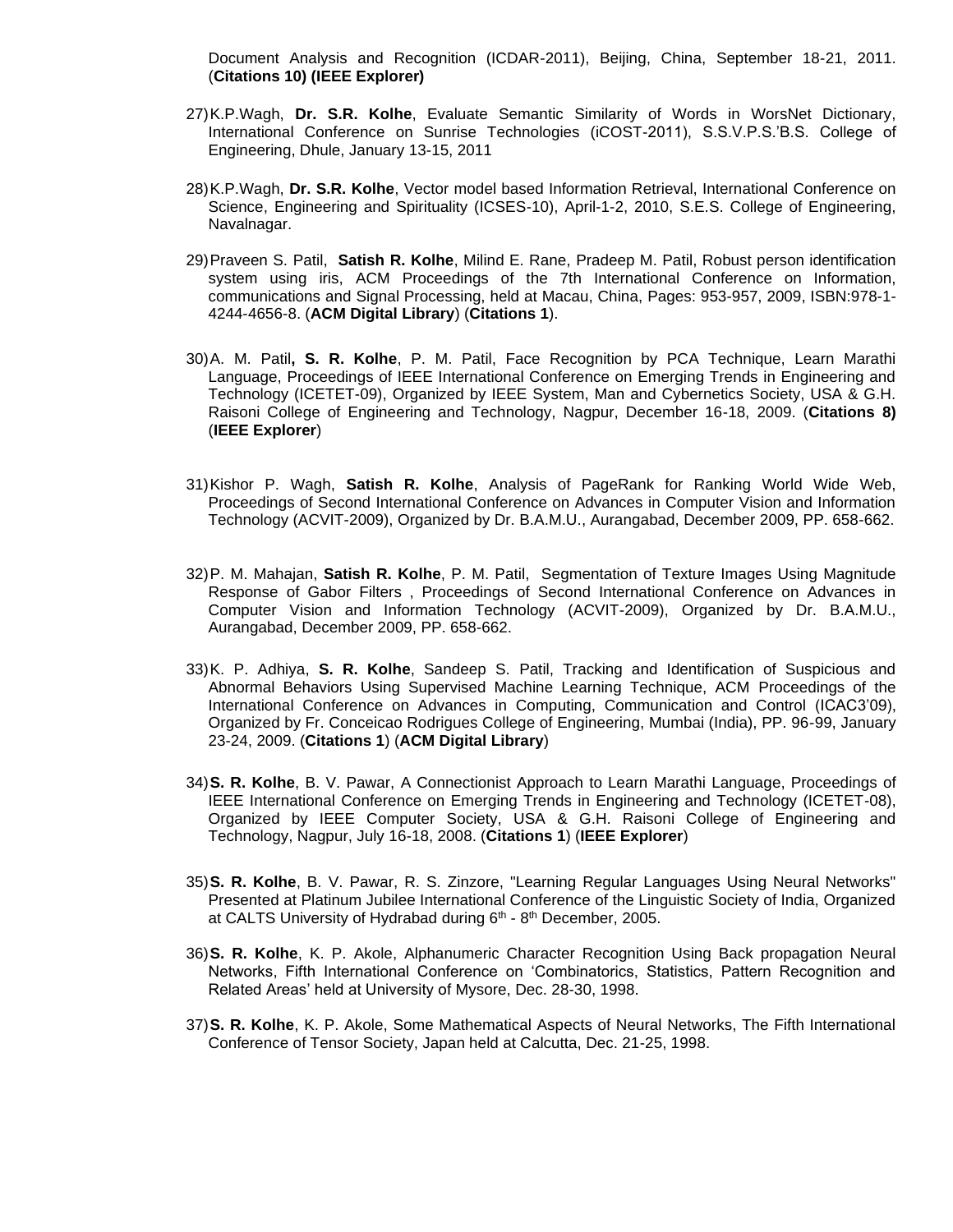#### **Proceedings of National Conferences: 37**

- 1) Megha Borole, **S. R. Kolhe**, "Efficient Image Recapture Detection using Edge Profile Features and SVM Classifier", "National Conference in Advances in Computing" organize by School of Computer Sciences, North Maharashtra University, Jalgaon, pp.23-26, March 24-25, 2017, ISBN:978-81- 910591-8-2.
- 2) M. S. Deshmukh, M. P. Patil, **S. R. Kolhe**, "Detection and Correction of Skew Angle in the Ancient Handwritten Modi Documents", "National Conference in Advances in Computing" organize by School of Computer Sciences, North Maharashtra University, Jalgaon, pp.27-33, March 24-25, 2017, ISBN:978-81-910591-8-2.
- 3) arag A. Tamhankar, **S. R. Kolhe**, "A New Valley Selection Criterion Based on Minimizing the Segmentation Error for Overlapping and Touching Lines in Handwritten MODI Script Documents", "National Conference in Advances in Computing" organize by School of Computer Sciences, North Maharashtra University, Jalgaon, pp.38-43, March 24-25, 2017, ISBN:978-81-910591-8-2.
- 4) Sudarshan S. Sonawane, **S. R. Kolhe**, "Feature Set Optimization by t-Score and z-Score for Opinion Classification", "National Conference in Advances in Computing" organize by School of Computer Sciences, North Maharashtra University, Jalgaon, pp.51-56, March 24-25, 2017, ISBN:978-81-910591-8-2.
- 5) A. U. Surwade, **S. R. Kolhe**, "Blocking Phishing E-mails: A Proposal", "National Conference in Advances in Computing" organize by School of Computer Sciences, North Maharashtra University, Jalgaon, pp.57-61, March 24-25, 2017, ISBN:978-81-910591-8-2.
- 6) Snehalata B. Shirude, **S. R. Kolhe**, "Classification of Library Resources in Recommender System using Machine Learning Techniques", "National Conference in Advances in Computing" organize by School of Computer Sciences, North Maharashtra University, Jalgaon, pp.69-76, March 24-25, 2017, ISBN:978-81-910591-8-2.
- 7) Rupali S. Patil, **S. R. Kolhe**, "Development of POS Tagger for Marathi Language using Stochastic Methods", "National Conference in Advances in Computing" organize by School of Computer Sciences, North Maharashtra University, Jalgaon, pp.77-82, March 24-25, 2017, ISBN:978-81- 910591-8-2.
- 8) Husain Dawoodi, **S. R. Kolhe**, "Performance Evaluation of Flooding Based Ant Routing Protocol for Wireless Sensor Network", Proceedings Third National Conference on Advances in Computing (NCAC-2013), Organized by School of Computer Sciences, North Maharashtra University, Jalgaon, 5- 6 March 2013, PP. 224-227. ISBN:978-81-910591-7-5
- 9) S. B. Shirude, **S. R. Kolhe**, "Performing content based filtering for discovering the book/s from digital library automated using Koha", Proceedings Third National Conference on Advances in Computing (NCAC-2013), Organized by School of Computer Sciences, North Maharashtra University, Jalgaon, 5- 6 March 2013, PP. 181-183. ISBN:978-81-910591-7-5
- 10) M. P. Patil, **S. R. Kolhe**, "Color Feature based Automatic Image Annotation and Retrieval Using Support Vector Machine ", Proceedings Third National Conference on Advances in Computing (NCAC-2013), Organized by School of Computer Sciences, North Maharashtra University, Jalgaon, 5- 6 March 2013, PP. 211-215. ISBN:978-81-910591-7-5
- 11) K. P. Wagh, **S. R. Kolhe**, "Improving Web Link Mining Using Semantic Similarity Measurement", Proceedings Third National Conference on Advances in Computing (NCAC-2013), Organized by School of Computer Sciences, North Maharashtra University, Jalgaon, 5- 6 March 2013, PP. 232- 241, ISBN:978-81-910591-7-5
- 12) M. S. Deshmukh, M. P. Patil, **S. R. Kolhe**, "Recognition of Modi Script Vowels using KNN ", Proceedings Third National Conference on Advances in Computing (NCAC-2013), Organized by School of Computer Sciences, North Maharashtra University, Jalgaon, 5- 6 March 2013, PP. 206- 210, ISBN:978-81-910591-7-5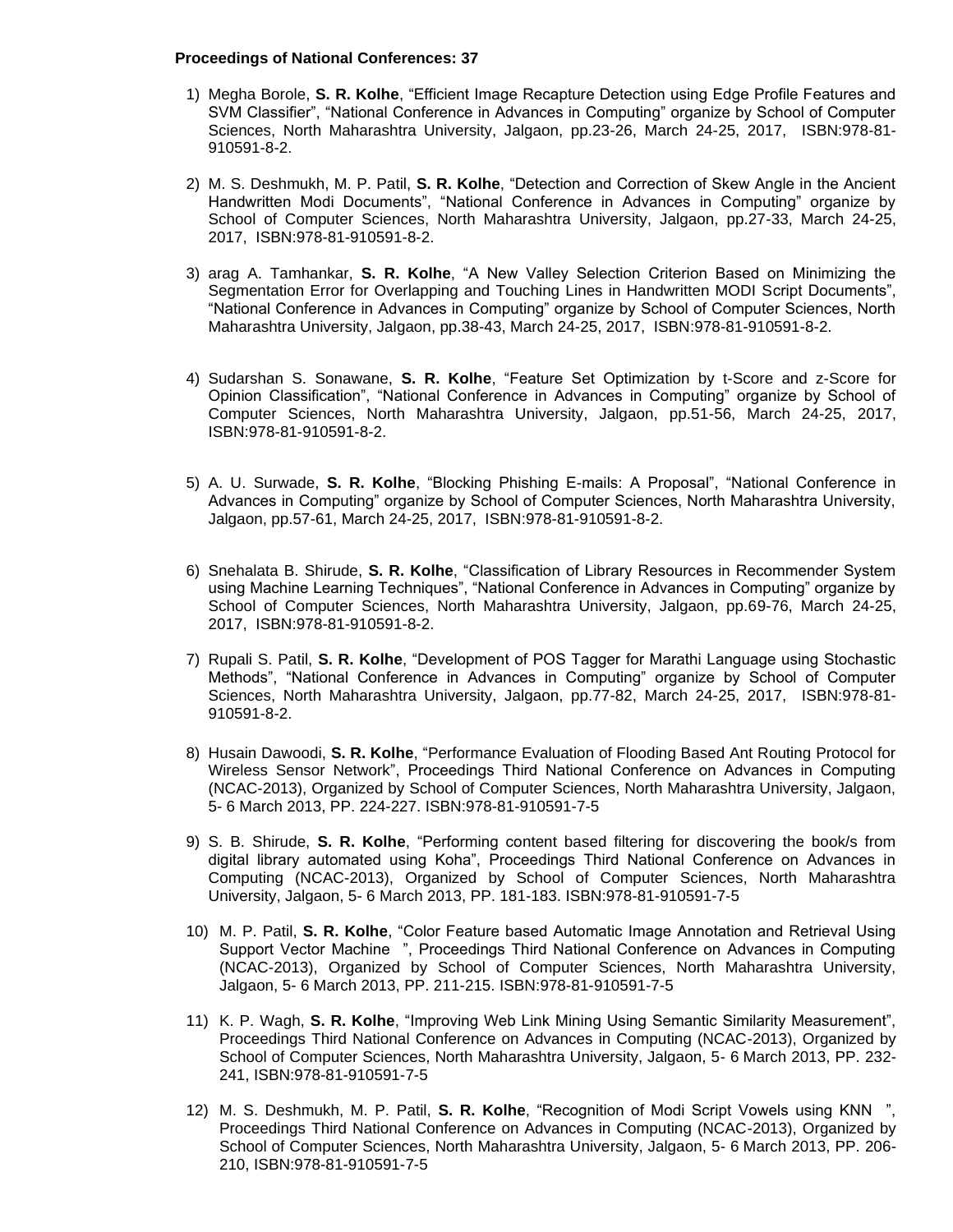- 13) A. U. Surwade, **S. R. Kolhe**, "Classification of Ham and Spam Emails using Filter ", Proceedings Third National Conference on Advances in Computing (NCAC-2013), Organized by School of Computer Sciences, North Maharashtra University, Jalgaon, 5- 6 March 2013, PP. 322-325, ISBN:978-81-910591-7-5
- 14) Hussain H. Dawoodi, **S. R. Kolhe**, Inspiration from Nature for Routing in Wireless Sensor Networks, Proceedings of State Level Conference on Research Trends in Computer and Management, Organized by Institute of Management and Career Development, Bhusawal, PP. 172-176, ISBN 978-93-81171-59-2, 8 January, 2012.
- 15) Ajay U. Surwade**, S. R. Kolhe**, Spam Classification Using Naïve Bayesian Filter, Proceedings of State Level Conference on Research Trends in Computer and Management, Organized by Institute of Management and Career Development, Bhusawal, PP. 177-181, ISBN 978-93-81171- 59-2, 8 January, 2012.
- 16) Manoj P. Patil, **S. R. Kolhe**, Automatic Shape Annotation Using k-Nearest Neighbour (k-NN) Technique, Proceedings of State Level Conference on Research Trends in Computer and Management, Organized by Institute of Management and Career Development, Bhusawal, PP. 182-185, ISBN 978-93-81171-59-2, 8 January, 2012.
- 17) Manisha Shankarrao Deshmukh, **Dr. Satish R. Kolhe**, Image Association using Linear Associative Memories, Proceedings of National Conference on Advances in Computing (NCAC-2011), Organized by Department of Computer Science, North Maharashtra University, Jalgaon, PP. 149-152, ISBN 978-81-910591-2-0, 24-25 February, 2011.
- 18) A. M. Patil, **Dr. Satish R. Kolhe**, Dr. Pradeep M. Patil, PCA in Wavelet Domain for Face Recognition, Proceedings of National Conference on Advances in Computing (NCAC-2011), Organized by Department of Computer Science, North Maharashtra University, Jalgaon, PP. 153- 154, ISBN 978-81-910591-2-0, 24-25 February, 2011.
- 19) Punamchand M. Mahajan, **Dr. Satish R. Kolhe**, Dr. Pradeep M. Patil, Fabric Defect Detection using Gabor Wavelet Transform, Proceedings of National Conference on Advances in Computing (NCAC-2011), Organized by Department of Computer Science, North Maharashtra University, Jalgaon, PP. 155-157, ISBN 978-81-910591-2-0, 24-25 February, 2011.
- 20) S. B. Shirude, **Dr. S. R. Kolhe**, Filtering Journal Articles in Implementation of Recommender System based on Similarity Analysis of Semantic Concepts, Proceedings of National Conference on Advances in Computing (NCAC-2011), Organized by Department of Computer Science, North Maharashtra University, Jalgaon, PP. 149-152, ISBN 978-81-910591-2-0, 24-25 February, 2011.
- 21) Kishor P. Wagh **Satish R. Kolhe**, Use of Information Content for Evaluate Semantic Similarity of Concepts in WordNet Dictionary , Proceedings of National Conference on Advances in Computing (NCAC-2011), Organized by Department of Computer Science, North Maharashtra University, Jalgaon, PP. 149-152, ISBN 978-81-910591-2-0, 24-25 February, 2011.
- 22) K. P.Adhiya, **Dr. Satish R. Kolhe,** Vrishali P. Sonavane, User Behavior Study by Data Cleaning and Analyzing Log File, Proceedings of National Conference on Advances in Computing (NCAC-2011), Organized by Department of Computer Science, North Maharashtra University, Jalgaon, PP. 149-152, ISBN 978-81-910591-2-0, 24-25 February, 2011.
- 23) A. U.Surwade, **Dr.S.R.Kolhe**, Combination of origin based filters with Content based filter to block Spam email, Proceedings of National Conference on Advances in Computing (NCAC-2011), Organized by Department of Computer Science, North Maharashtra University, Jalgaon, PP. 149- 152, ISBN 978-81-910591-2-0, 24-25 February, 2011.
- 24) M. P.Patil, **S. R.Kolhe**, M. R.Joshi, "Tagging 2D Shapes using Neural Networks and Rough Sets", Proceedings of "National Conference on Emerging Trends in Soft Computing", Organized by Department of Computer Science, Nowrosjee Wadia College, Pune, February 1-2, 2011.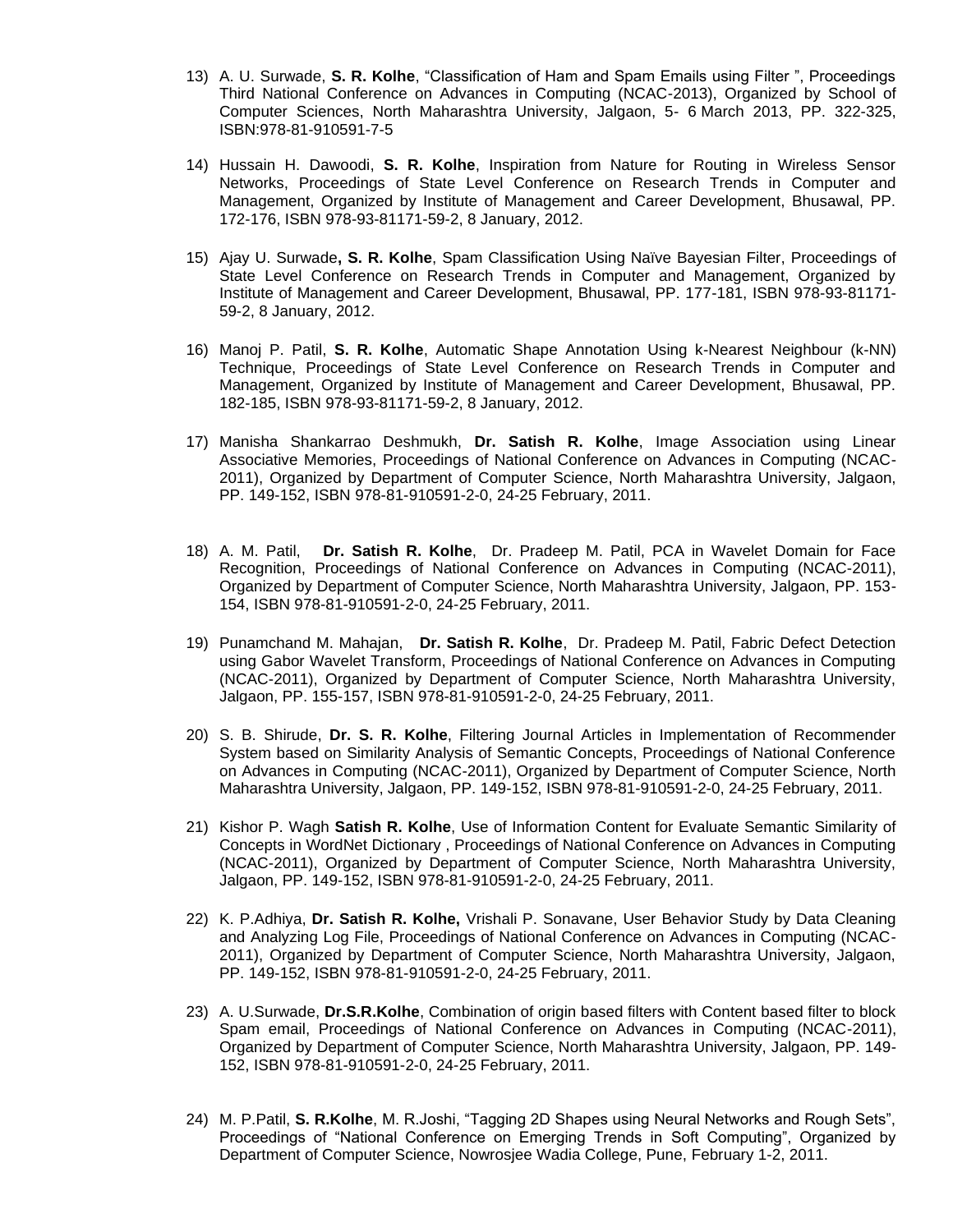- 25) **Dr. Satish R. Kolhe**, Dr. B. V. Pawar, Learning Complex Context Free Languages Using Recurrent Neural Networks, National Conference on "Emerging Trends in Engineering, Technology, and Management", MILESTONE<sub>2</sub>K<sub>10</sub>, Organized by SSBT's College of Engineering and Technology, Bambhori, Jalgaon, 29 March, 2010.
- 26) Patil M. P**., Kolhe S. R.**, Tagging MPEG7 Shape Dataset Using Connectionist Approach, National Conference on "Emerging Trends in Engineering, Technology, and Management", MILESTONE2K10, Organized by SSBT's College of Engineering and Technology, Bambhori, Jalgaon, 29 March, 2010.
- 27) Kishor P. Wagh, **Dr. Satish R. Kolhe**, Shankar Mundhe, Term Frequency based Text Mining, National Conference on "Emerging Trends in Engineering, Technology, and Management", MILESTONE<sub>2</sub>K<sub>10</sub>, Organized by SSBT's College of Engineering and Technology, Bambhori, Jalgaon, 29 March, 2010.
- 28) K. P. Adhiya, **Dr. Satish R. Kolhe**, User Profile Representation for Personalized Web Search, National Conference on "Emerging Trends in Engineering, Technology, and Management", MILESTONE2K10, Organized by SSBT's College of Engineering and Technology, Bambhori, Jalgaon, 29 March, 2010.
- 29) M.P.Patil, S.R.Kolhe "MPEG 7 Shape Dataset Tagging Using Feedforword Neural Networks" at "National Conference on Emerging Technologies in Electronics, Mechanical and Computer Engineering", Organized by Indore Institute of Science & Technology, Indore(M.P.) April 17-18 , 2010.
- 30) **S. R. Kolhe**, B. V. Pawar, Learning Subset of Natural Language (Marathi) Using Connectionist Approach for Extraction of Complex Grammar,  $2^{nd}$  National Conference on Computing Communication, Electronica & Management (NCCCEM-09), Organized by KCE College of Engineering and Information Technology, Jalgaon, PP. 1-6, 20-21 March, 2009.
- 31) A.U. Surwade, **S. R. Kolhe**, A Proposal to Implement an Effective Spam Management System**,**  National Conference on Architecturing Future IT Systems (NCAFIS'08), Organized by Devi Ahilaya University, Indore to held be on 17-18 October, 2008.
- 32) **S. R. Kolhe**, B. V. Pawar**,** Using Recurrent Neural Networks to Learn Complex Context Free Grammars, National Conference on Architecturing Future IT Systems (NCAFIS'08), Organized by Devi Ahilaya University, Indore to held be on 17-18 October, 2008.
- 33) M. P. Patil, **S. R. Kolhe,** Machine Learning In Automatic Image Annotation, National Conference on Architecturing Future IT Systems (NCAFIS'08), Organized by Devi Ahilaya University, Indore to held be on 17-18 October, 2008.
- 34) **S. R. Kolhe**, B. V. Pawar, Grammatical Inference Using Neural Networks, National Conference/Workshop on Advances in Web Based Computing (AWBC) held at North Maharashtra University, Jalgaon, February 2002.
- 35) M. P. Patil, **S. R. Kolhe**, "Fuzzy reasoning for Edge detection: A Review", at National Conference on "Computing Communication and Electronica" Organized by KCE's College of Engineering and I.T. Jalgaon(M.S.), 08-09 February, 2008.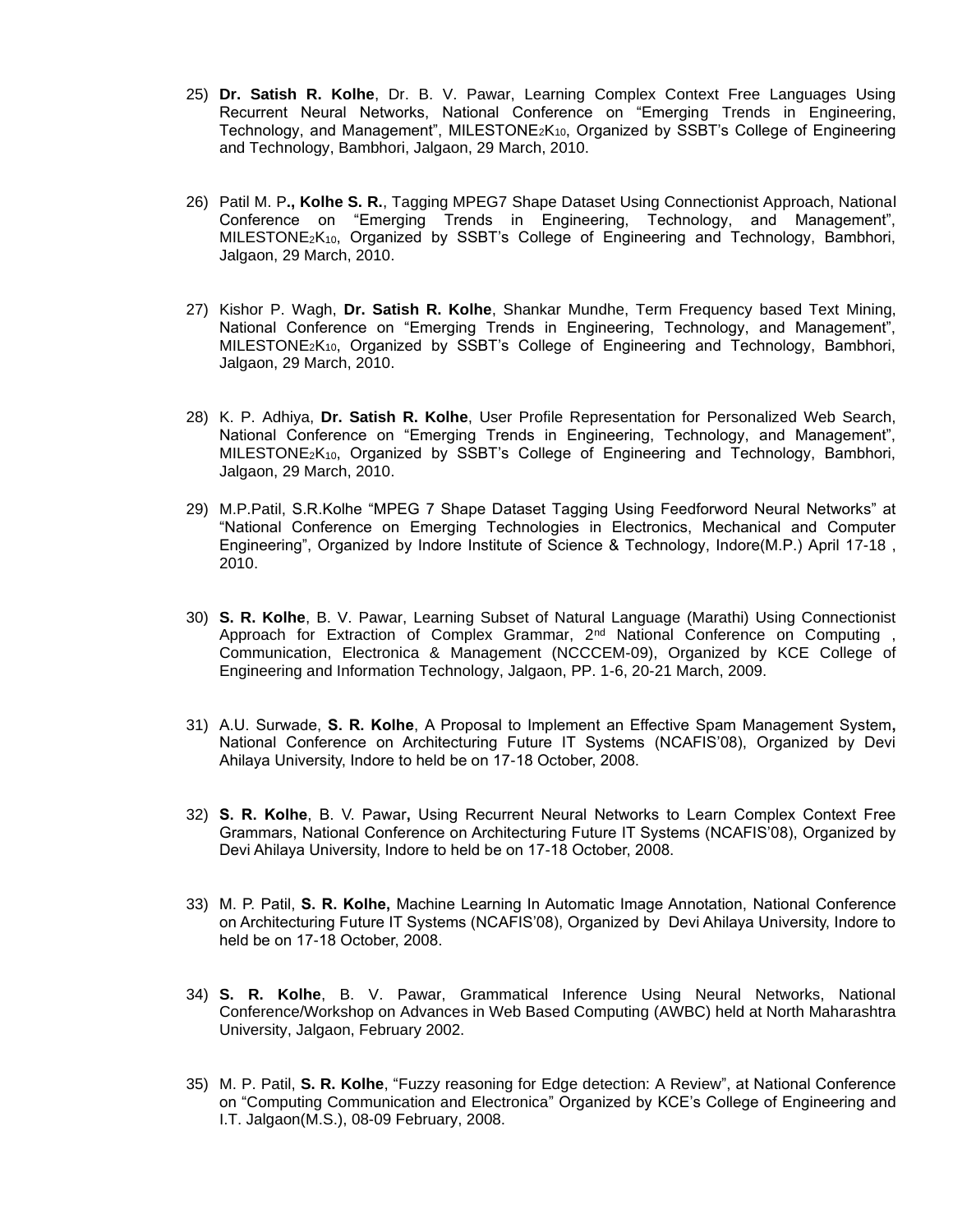- 36) R. S. Zinjore, **S. R. Kolhe**, "Data Clustering Using Supervised and Unsupervised Learning", National Conference on "Computing Communication and Electronica" Organized by KCE's College of Engineering and I.T. Jalgaon(M.S.), 08-09 February, 2008.
- 37) **S. R. Kolhe**, K. P. Wagh, Clustering Method for Data Set, National Conference on "Computing Communication and Electronica" Organized by KCE's College Of Engineering and I.T. Jalgaon, February, 08-09, 2008.

#### **National Conferences/Seminars Papers Presented/Abstract Book: 25**

- A. M. Patil, **Dr. Satish R. Kolhe**, Dr. Pradeep M. Patil, A Survey on Illumination Invariant Face Recognition as a Biometric, National Conference on Recent Trends in Technology (RTIT-2011), Organized by J. T. Mahajan College of Engineering, Faizpur, 3-4 February 2011, PP. 27, 2011.
- Punamchand M. Mahajan, **Dr. Satish R. Kolhe**, Dr. Pradeep M. Patil, Analysis of Natural and Synthetic Texture Images Using Multichannel and Multi-Resolution Approach, National Conference on Recent Trends in Technology (RTIT-2011), Organized by J. T. Mahajan College of Engineering, Faizpur, 3-4 February 2011, PP. 27, 2011.
- M. P. Patil, S. R. Kolhe, Tagging 2D Shapes Using Connectionist Approach, 98<sup>th</sup> Indian Science Congress (ISCA), Section VIIII: Information and Communication Science & Technology (Including Computer Science) Chennai, PP. 98, January 3-7, 2011. .
- **Satish R. Kolhe**, Kishor P. Wagh, A New Approach for Measuring Semantic Similarity between Words via Concepts and Hierarchical Structure, 98<sup>th</sup> Indian Science Congress (ISCA), Section VIIII: Information and Communication Science & Technology (Including Computer Science), Chennai, January 3-7, 2011.
- Kishor P. Wagh, **Dr. Satish R. Kolhe**, Developing Ontologies Using Protégé in Semantic Web, National Conference on "Emerging Trends in Computer and Information Technology, Organized by J. T. Mahajan College of Engineering, Faizpur, TECHMEET'10, 4-5 March, 2010.
- Patil M. P., **Kolhe S. R.**, 2D Shape Tagging with Feed-forward Neural Network, National Conference on "Emerging Trends in Computer and Information Technology, Organized by J. T. Mahajan College of Engineering, Faizpur, TECHMEET'10, 4-5 March, 2010.
- K. P. Adhiya, Dr. Satish R. Kolhe, Study of User Behavior by Data Preprocessing and Analyzing Web Logs, National Conference on "Emerging Trends in Computer and Information Technology, Organized by J. T. Mahajan College of Engineering, Faizpur, TECHMEET'10, 4-5 March, 2010.
- M.P.Patil, S.R.Kolhe "Automatic Image Tagging: A Shape Feature Based Approach " at "National Conference on Natural Resource Management for Sustainable Development" organized by School of Environmental and Earth Sciences, North Maharashtra University Jalgaon (M.S.) February 1-2 , 2010.
- M. P. Patil, S. R. Kolhe, Image Classification Using Neural Networks, 97<sup>th</sup> Indian Science Congress, Tiruantantpuram, January 3-7, 2009.
- R. S. Zinjore, **S. R. Kolhe**, Data Clustering Using Supervised and Unsupervised Learning, 97th Indian Science Congress (ISCA), Tiruantantpuram, January 3-7, 2009. (**Second Best Paper Prize**).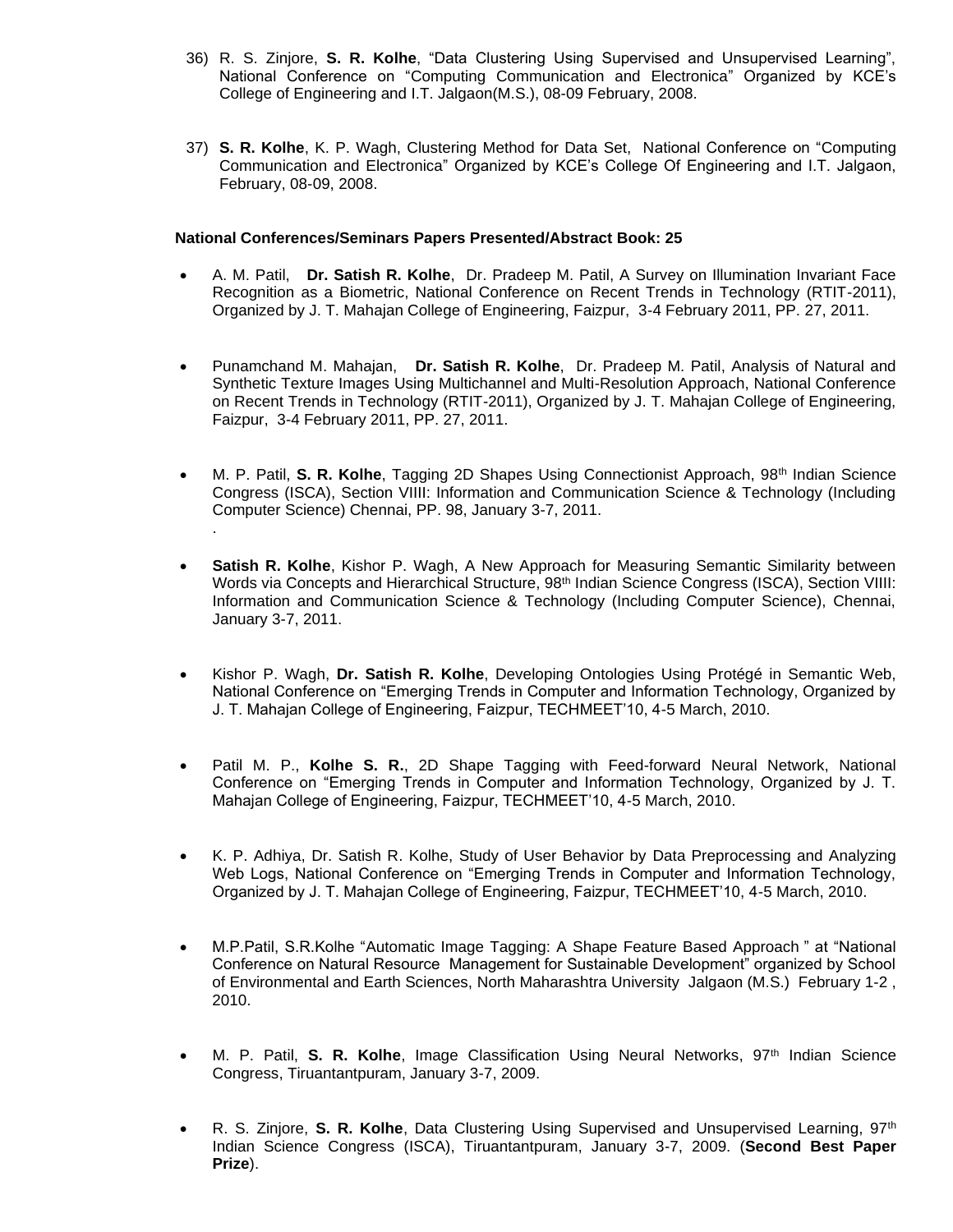- **S. R. Kolhe**, B. V. Pawar, Use of Wireless Sensor Networks in Farm Irrigation, National Seminar on Sustainable Rural Development: A Strategic Roadmap for Economic Excellence, Organized by Department of Management Studies, North Maharashtra University at Jalgaon, September 25-26, 2008.
- **S. R. Kolhe**, K. P. Adhiya, Grid Computing: Prospectives Towards an e-Governance Grid for India, National Seminar on Sustainable Rural Development: A Strategic Roadmap for Economic Excellence, Organized by Department of Management Studies, North Maharashtra University at Jalgaon, September 25-26, 2008.
- K. P. Wagh, **S. R. Kolhe**, Data Warehouse and its Applications in Agriculture, National Seminar on Sustainable Rural Development: A Strategic Roadmap for Economic Excellence, Organized by Department of Management Studies, North Maharashtra University at Jalgaon, September 25-26, 2008.
- A. U. Surwade, **S. R. Kolhe**, Developing an Integrated Three Schema Approach in Data Warehousing, National Seminar on Sustainable Rural Development: A Strategic Roadmap for Economic Excellence, Organized by Department of Management Studies, North Maharashtra University at Jalgaon, September 25-26, 2008.
- M. P. Patil, **S. R. Kolhe**, Use of Expert Systems in Agriculture, National Seminar on Sustainable Rural Development: A Strategic Roadmap for Economic Excellence, Organized by Department of Management Studies, North Maharashtra University at Jalgaon, September 25-26, 2008.
- **S. R. Kolhe**, B. V. Pawar, Learning Grammar Using Neural Networks, CVR Memorial Seminar-2004 conducted at North Maharashtra University, Jalgaon, Feb. 28, 2004.
- **S. R. Kolhe**, B. V. Pawar, Time Series Prediction Using Neural Networks, CVR Memorial Seminar-2005 conducted at North Maharashtra University, Jalgaon, Feb. 28, 2005 (**Best Paper Presentation Award**).
- **S. R. Kolhe**, B. V. Pawar, Using ART1 for Data Mining, National Conference on AICT-2005 organized by S.M.A. Science College, Chalisgaon, Feb. 11-12, 2005.
- A. U. Surawade, **S. R. Kolhe**, Selective Encryption of Compressed and Uncompressed Images, National Conference on Use of Computer & Internet for Child Development organized by PG Department of Computer Science, SSVPS Science College, Dhule, January 20-21, 2006.
- R. S. Zinzore, **S. R. Kolhe**, Fuzzy Backpropagation Algorithm, National Conference on Use of Computer & Internet for Child Development organized by PG Department of Computer Science, SSVPS Science College, Dhule, January 20-21, 2006.
- **S. R. Kolhe**, B. V. Pawar, Connectionist Approaches to Image Compression, National Conference on Use of Computer & Internet for Child Development organized by PG Department of Computer Science, SSVPS Science College, Dhule, January 20-21, 2006.
- **S. R. Kolhe**, B. V. Pawar, Language Acquisition Using Neural Networks, CVR Memorial Seminar-2006 conducted at North Maharashtra University, Jalgaon, Feb. 28, 2006, (**Best Paper Presentation Award**).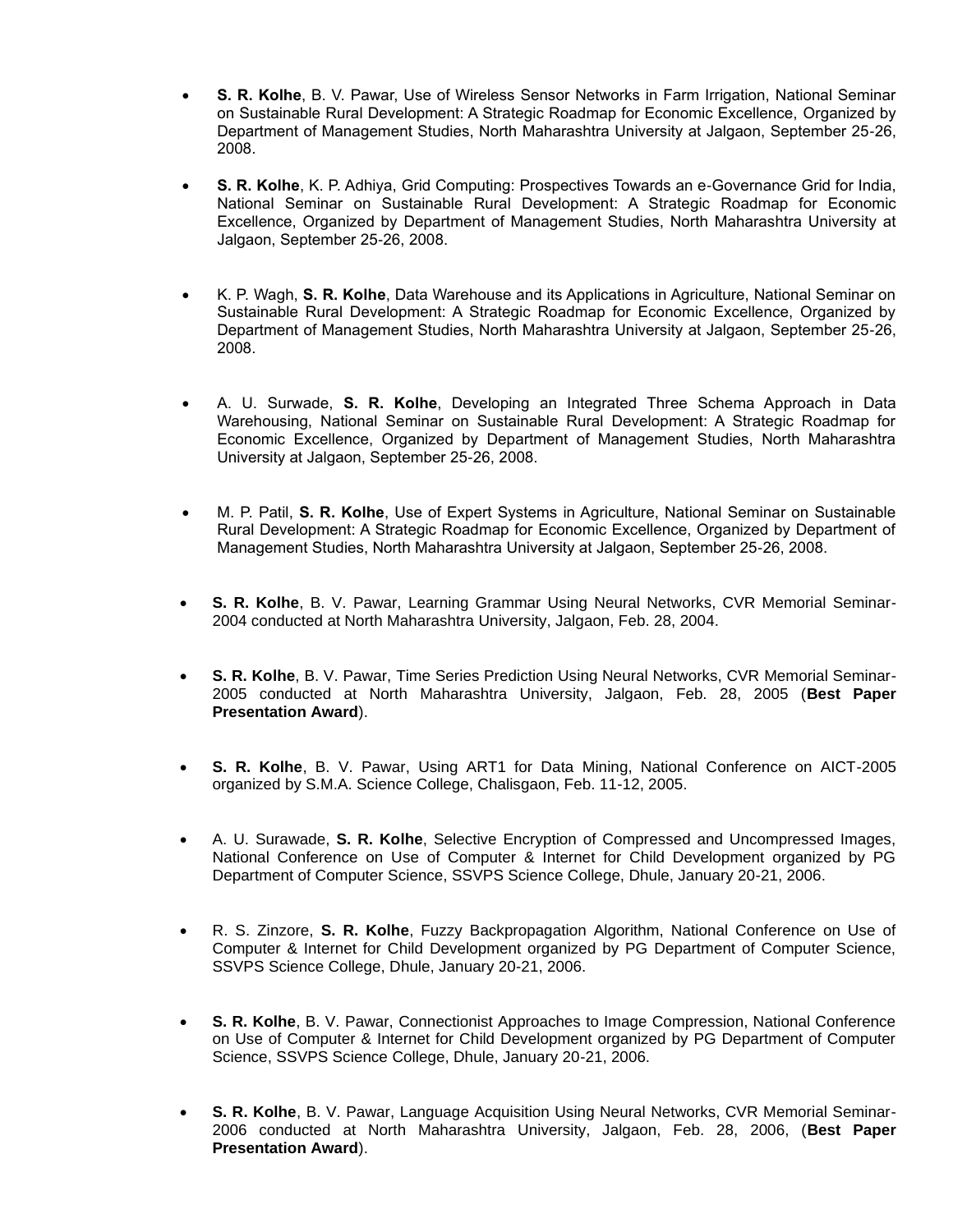- **S. R. Kolhe**, B. V. Pawar, Natural Language (Marathi) Grammatical Inference Using Recurrent Neural Networks, CVR Memorial Seminar-2007 conducted at North Maharashtra University, Jalgaon, Feb. 28, 2007, (**Best Paper Presentation Award**).
- **S. R. Kolhe**, M. P. Patil "Business intelligence(BI) Tools and Techniques : Indian Scenario " at National Conference on "Going Global: Changing Prospects Of Indian Corporation" Organized by Department of Management Studies, North Maharashtra University, Jalgaon on January, 10-11, 2008.
- **S. R. Kolhe**, K. P. Wagh, C. R. Satpute, Performance Comparison of BRICH and CLARANS, National Conference on Applications and Trends in Data Warehousing , Data Mining and Data Modeling, Organized by CSI Dehradun & Forest Research Institute University, Dhradun, 9-10 February, 2008.
- 15. Research project completed (with name of funding agency, amount sanctioned and year of completion).

| Name of<br>Investigator                                     | Title of Project                                             | <b>Duration</b> | Amount<br><b>Sanctioned</b> | <b>Funding Agency</b>            |
|-------------------------------------------------------------|--------------------------------------------------------------|-----------------|-----------------------------|----------------------------------|
| Dr. Satish R. Kolhe<br>(PI)<br>Manish R. Joshi<br>$(Co-PI)$ | Learning Grammar<br><b>Using Neural Networks</b>             | 2001-2004       | $3,00,000/-$                | A.I.C.T.E., New<br>Delhi         |
| Dr. Satish R. Kolhe<br>(PI)                                 | Development of High<br>Speed Data Acquisition<br>System      | 1998-2000       | $12,000/-$                  | U.G.C., New Delhi                |
| Dr. Satish R. Kolhe<br>(PI)<br>Ajay U. Surwade<br>$(Co-PI)$ | Development of<br>Framework for Spam<br>Detection            | 2011-2014       | $2,26,000/-$                | U.G.C., New Delhi                |
| Dr. Satish R. Kolhe<br>(Deputy Co-ordinator)                | <b>SAP DRS-I</b>                                             | 2011-2016       | $51, 50, 000/-$             | <b>UGC</b>                       |
| Hussain Dawoodi<br>(PI)<br>Dr. Satish R. Kolhe<br>$(Co-PI)$ | Impovement of perf in<br>routing for WSN Using<br><b>ACO</b> | 2013-2015       | $65,000/-$                  | VCRMS, B.C.U.D.,<br>NMU, Jalgaon |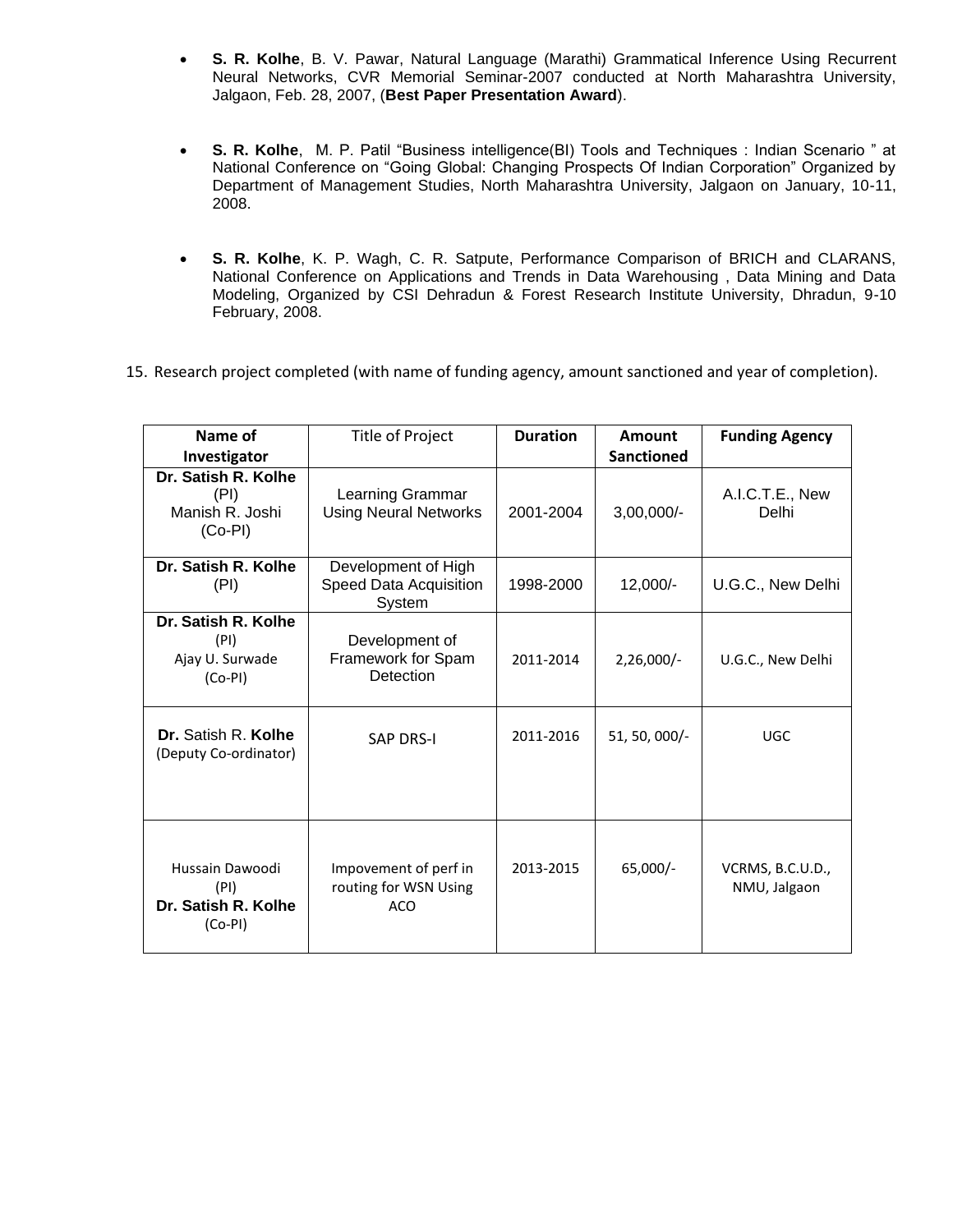16. Research project submitted (with name of funding agency, amount proposed and date of submission of project):

| <b>Name of Investigator</b><br>(with PI, Co-PI) | <b>Title of Project</b>                                      | <b>Duration</b> | Amount<br><b>Sanctioned</b> | <b>Funding</b><br>Agency              |
|-------------------------------------------------|--------------------------------------------------------------|-----------------|-----------------------------|---------------------------------------|
| Dr. Satish R. Kolhe<br>Dr. M. R. Joshi          | Development of<br>Modi Document<br><b>Translation System</b> | 32 year         | 19, 00, 000/-               | राज्य मराठी<br>विकास संस्था<br>म्बड़े |

## 17. Memberships:

| Sr.<br>No.     | <b>Name of Institution/Society</b>                                           | Grade of<br>Membership           |
|----------------|------------------------------------------------------------------------------|----------------------------------|
| $\mathbf{1}$   | Computer Society of India (CSI)                                              | Life Member<br>(Sr. Member)      |
| $\overline{2}$ | Institute of Electronics and<br><b>Telecommunication Engineers</b><br>(IETE) | Fellow Life<br>Member<br>(FIETE) |
| 3              | Indian Science Congress<br>Association (ISCA)                                | Life Member                      |
| 4              | Linguistic Society of India (LSI)                                            | Life Member                      |
| 5              | Special Interest Group in Artificial<br>Intelligence (SIGAI)                 | Tife Member                      |

- 18. Administrative Work experience:
	- Working as a Director, School of Computer Sciences, Kavayitri Bahinabai Chaudhari North Maharashtra University, Jalgaon since 2019.
	- Working as a I/C Head, UGC Computer Center, School of Computer Sciences, Kavayitri Bahinabai Chaudhari North Maharashtra University, Jalgaon since 2019.
	- Worked as a Head, Department of Computer Applications, School of Computer Sciences, North Maharashtra University, Jalgaon since 2012-2019.
	- Worked as a Chairman of MCA/M.Sc. (Computer Science)/M.Sc. (Information Technology) College and University Examinations from 2004 to 2009.
	- Worked as a Coordinator of Academic Committee of School of Computer Sciences, North Maharashtra University, Jalgaon since 2009-2019.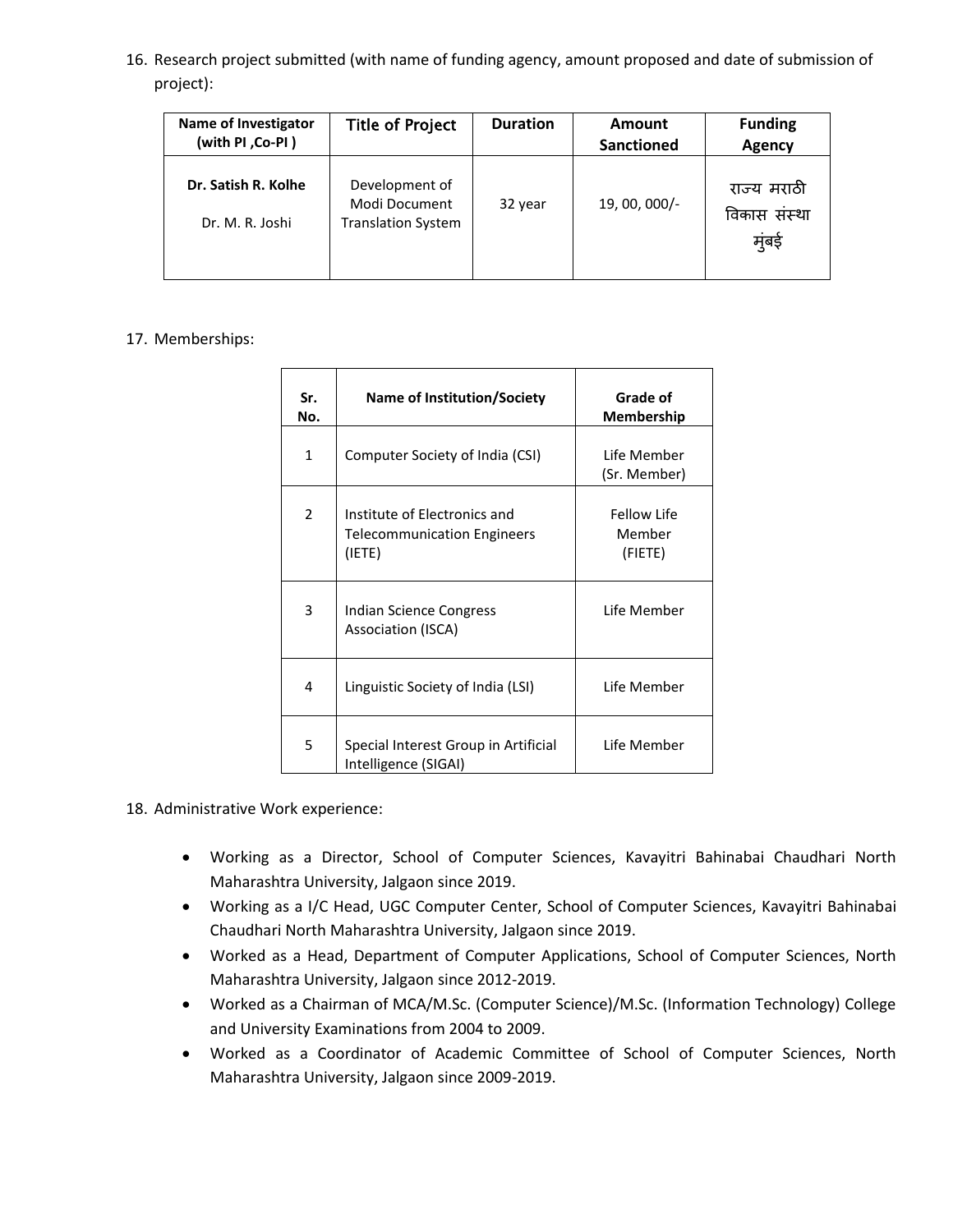- 19. Working experience with national bodies/national exposures:
	- Working as a Member of Board of Studies (BOS) in subject Computer Science and Information Technology, K.B.C.N.M.U, Jalgaon since 2016.
	- Working as a Invited Member of Board of Studies (BOS) in subject Computer Science and Information Technology, S. P. Pune University, Pune since 2018.
	- Worked as a Invited Member of Board of Studies (BOS) in subject Computer Science and Information Technology, Shivaji University, Kolhapur.
- 20. Working experience with international bodies/international exposures:
	- Worked as a Program Committee Member of International Conference on the 6th Multi-Disciplinary International Workshop on Artificial Intelligence, MIWAI'12 held at Vietnam.
	- Worked as a Program Committee Member of International Conference on the 6th Multi-Disciplinary International Workshop on Artificial Intelligence, MIWAI'13 held at Tailand.
	- Worked as a Program Committee Member of IEEE International Conference on Second International Conference on Emerging Trend in Engineering & Technology (ICETET 2009) held at Nagpur.
	- Worked as a Program Committee Member of IEEE International Conference on International Conference on Emerging Trends in Engineering and Technology (ICETET-2010) held at Nagpur India
- 21. Leadership experience: Working as a Director, School of Computer Sciences, K. B. C. North Maharashtra University, Jalgaon.
- 22. Serving on Editorial Boards: Guest Editor IJCSA 2017, Special Issue of International Journal of Computer Science and Applications, ISSN 0972-9038 (**Scopus**)
- 23. Contribution to university/School/Department:

# **Contribution to School:**

- Initiated strengthening of Alumni Association by signing MOUs for various student support activities like "RISE" Scholarship ( since 2019-20), Prabhat Tripathi Award/Scholarship (2021-22), Placement Linkages etc.
- Initiated/Motivated Faculty to enroll for Spoken Tutorial Courses in the School.
- Worked as a Deputy Co-ordinator of SAP DRS-I Project, UGC, New Delhi of School of Computer Sciences 2011-2016.
- Co-ordinator of academic Committee since 2009 to till date.
- Co-ordinator of the team responsible for syllabi design of MCA, M.Sc. (CS) & M.Sc. (IT) of the courses run by the School of Computer Sciences.
- Preparation of Academic Calendar of the School.
- Co-ordinator of NET/SET Couching in subject Computer Science and Applications conducted in December 2011-2012.
- Preparation of Quarterly Reports, Annual Reports, AQAR Reports, Academic Audit Reports of the School.
- Involved in organization of Softskill Development Program which was conducted by P. A. Varadpande and his team, Raisoni Institute of Human Excellence, Nagpur during, 2011, 2012 for final year M.Sc. (CS), M.Sc.(IT) and M.C.A. students.
- Involved in organization of a State Level software Competition cum Exhibition "SoftEx-2011" on 8 October, 2011 which gave a platform to explore the ideas and start innovations in software development for the undergraduate and postgraduate students. This year around 200 students from various colleges and institutes have participated in the event.
- Active participation in the major events SofTex conducted by the School of Computer Sciences, N.M.U.,